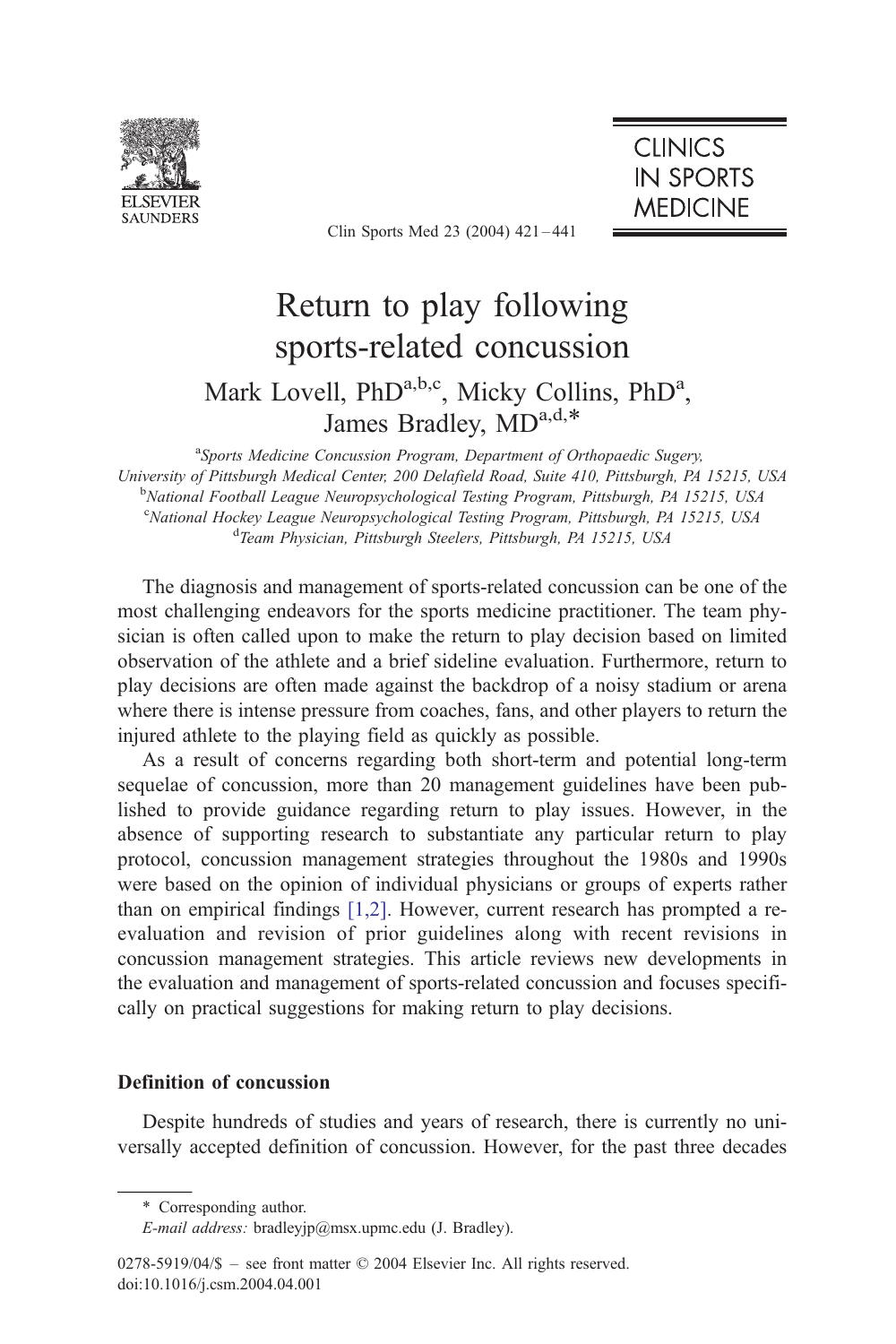the definition originally proposed by the Committee on Head Injury Nomenclature of Neurological Surgeons in 1966 has by far represented the most popular definition. This committee defined concussion as ''a clinical syndrome characterized by the immediate and transient post-traumatic impairment of neural function such as alteration of consciousness, disturbance of vision or equilibrium, etc., due to brain stem dysfunction'' [\[3\].](#page-19-0)

More recently, however, other definitions of concussion have been posed. For example, the American Academy of Neurology (AAN) defines concussion as ''any trauma induced alteration in mental status that may or may not include a loss of consciousness" [\[4\].](#page-19-0)

Authors of the AAN definition felt the Committee on Head Injury Nomenclature definition may be too limiting, because other brain structures (eg, cortical areas) are commonly associated with concussion and the injury is not limited to the brain stem. Along this same vein, authors of the AAN guidelines wished to highlight the fact that concussion may occur with or without a loss of consciousness.

#### Pathophysiology of concussion

Recent research into the subtle metabolic effects of concussion has triggered burgeoning insights into the pathophysiology of concussion. Using a rodent model, Hovda and colleagues [\[5\]](#page-19-0) have described a metabolic dysfunction that occurs when cells immediately injured upon concussive insult are exposed to dramatic changes in both their intracellular and extracellular environments. These changes are the result of excitatory amino acid –induced ionic shifts with increased Na/KATP-ase activation and resultant hyperglycolysis [\[6\].](#page-19-0) Thus there is a high-energy demand within the brain shortly after concussive injury. This process is accompanied by a decrease in cerebral blood flow that is not well understood, though it may be secondary to accumulation of endothelial  $Ca^{++}$ , which is thought to cause widespread cerebral neurovascular constriction. The resulting ''metabolic mismatch'' between energy demand and energy supply within the brain has been postulated to propagate a cellular vulnerability that is particularly susceptible to even minor changes in cerebral blood flow, increases in intracranial pressure, and apnea. Animal models have indicated that this dysfunction can last up to 2 weeks or theoretically longer in the human model [\[5\].](#page-19-0)

Given that concussion is a metabolic rather than structural injury, traditional neurodiagnostic techniques (eg, CT, MRI, neurologic exam) are almost invariably normal following concussive insult [\[7\].](#page-19-0) It should be stressed, however, that these techniques are invaluable in ruling out more serious pathology (eg, cerebral bleed, skull fracture) that may also occur with head trauma.

Understanding the metabolic process of concussion in the human model is premature, but this model of pathology raises many questions regarding the threat of vulnerability, how long it lasts, and the potential synergistic effects of multiple injuries. It has been postulated that metabolic dysfunction, until fully resolved,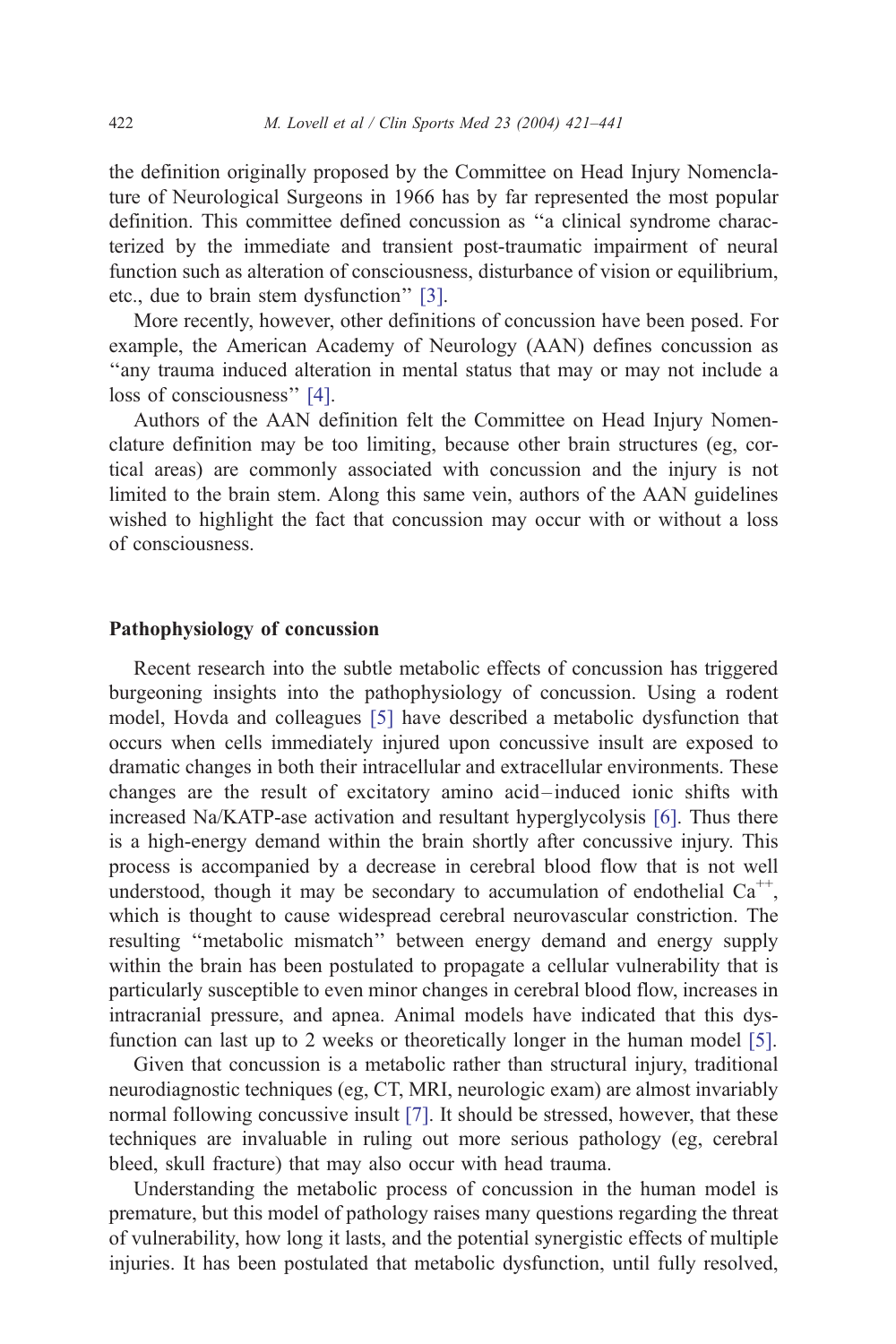may lead to significantly increased neurologic vulnerability if a subsequent trauma, however minor, is sustained. Such metabolic dysfunction is theoretically linked to second impact syndrome [\[8\]](#page-19-0) and may also form the basis for the less severe, though occasionally incapacitating, presentation of postconcussion syndrome. Although long-term deficits in the form of postconcussion syndrome have been observed from a single concussive event, it is believed that proper management of concussive injury should lead to good prognosis and minimal deleterious effects with regard to brain function. Conversely, returning an athlete to participation before complete recovery may greatly increase the risk of lingering, long-term, or even catastrophic neurologic sequelae. As such, acute assessment of concussion and determination of any existing signs or symptoms of injury proves critical to the safe management of the athlete.

#### On-field and sideline management of concussion

The diagnosis of cerebral concussion can be tricky under the best of circumstances. There may be no direct trauma to the head, and the concussed athlete is infrequently rendered unconscious. The athlete may be unaware that they have been injured immediately after the injury and may not show any obvious signs of concussion such as clumsiness, gross confusion, or obvious amnesia. To complicate the situation, athletes at all levels of competition may minimize or hide symptoms in an attempt to prevent their removal from the game, thus creating the potential for exacerbation of their injury.

#### Initial sideline signs and symptoms of evaluation and return to play

[Box 1](#page-3-0) provides a summary of common on-field signs and symptoms of concussion. It should be stressed that sideline presentation may vary widely form athlete to athlete, depending on the biomechanical forces involved, specifically affected brain areas, prior history of injury, and numerous other factors. In reviewing the common signs and symptoms of concussion, it is imperative to note that an athlete may present with only one symptom or potentially a myriad of symptoms. A thorough assessment of all common symptoms associated with concussion should be conducted with the concussed athlete.

Headache is the most commonly reported symptom of injury and may be seen in up to 70% of athletes who sustain a concussion [\[9\].](#page-19-0) Though it is true that musculoskeletal headaches and other pre-existing headache syndromes may complicate the assessment of postconcussion headache, any presentation of headache following a blow to the head or body should be managed conservatively. Most frequently, a concussion headache is described as a sensation of pressure in the skull that may be localized to one region of the head or may be generalized in nature. In some athletes, particularly those with a history of migraine, the headache may take the form of a vascular headache, may be unilateral, and is often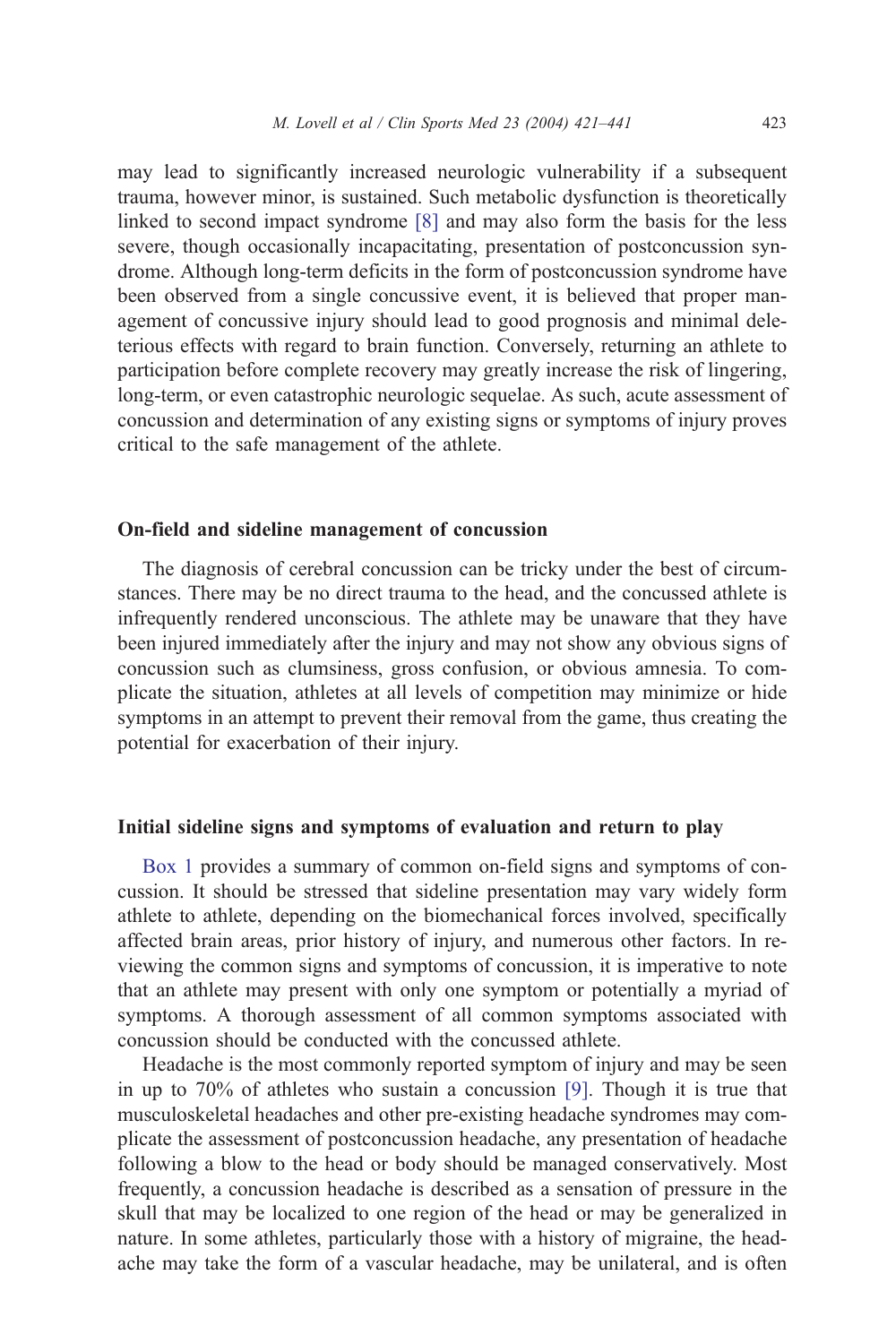<span id="page-3-0"></span>

| Box 1. University of Pittsburgh signs and symptoms of concussion                                                                                                                                                                                                                                                               |
|--------------------------------------------------------------------------------------------------------------------------------------------------------------------------------------------------------------------------------------------------------------------------------------------------------------------------------|
| Signs observed by staff                                                                                                                                                                                                                                                                                                        |
| Appears to be dazed or stunned<br>Is confused about assignment<br>Forgets plays<br>Is unsure of game, score, or opponent<br>Moves clumsily<br>Answers questions slowly<br>Loses consciousness<br>Shows behavior or personality change<br>Forgets events prior to play (retrograde)<br>Forgets events after hit (posttraumatic) |
| Symptoms reported by athlete                                                                                                                                                                                                                                                                                                   |
| Headache<br>Nausea<br>Balance problems or dizziness<br>Double or fuzzy/blurry vision<br>Sensitivity to light or noise<br>Feeling sluggish or slowed down<br>Feeling "foggy" or groggy<br>Concentration or memory problems<br>Change in sleep pattern (appears later)<br>Feeling fatiqued                                       |

described as throbbing or pulsating. The headache may not develop immediately after injury and may develop in the minutes or even hours following injury. Therefore, it is essential to question the potentially concussed athlete regarding the development of symptoms beyond the first few minutes after injury. Most commonly, postconcussion headache is worsened with physical exertion. Thus if the athlete complains of worsening headache during exertional testing or return to play, postconcussion headache should be suspected, and conservative management is indicated. Although headache following a concussion does not necessarily constitute a medical emergency, a severe or progressively severe headache, particularly when accompanied by vomiting or rapidly declining mental status, may signal a life-threatening situation such as a subdural hematoma or intracranial bleed. This should prompt immediate transport to hospital and a CT scan of the brain.

Although headache is the most common symptom of concussion, concussion may occur without headache, and other signs or symptoms of injury should be carefully detailed and assessed. For example, athletes will commonly experience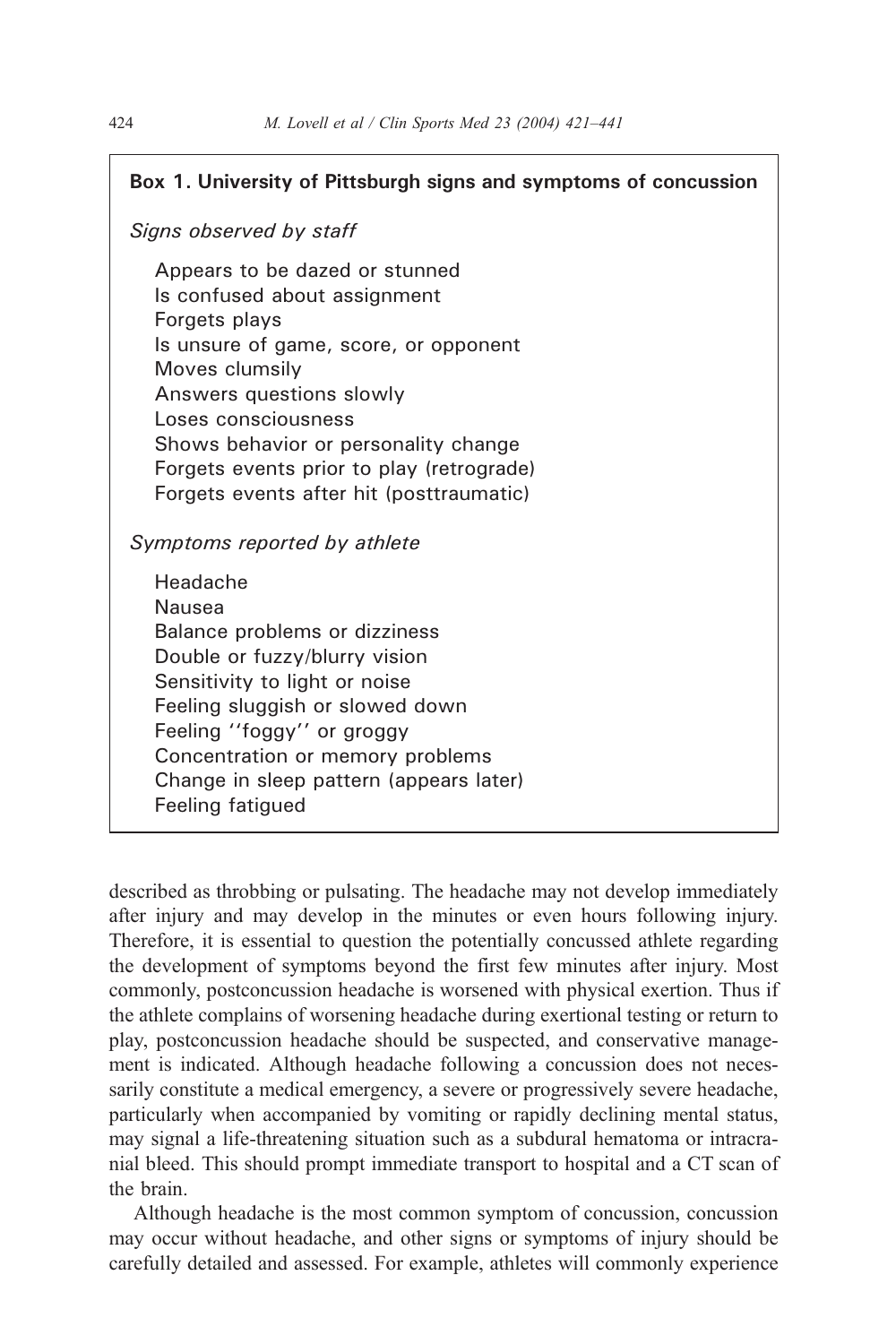blurred vision, changes in peripheral vision, or other visual disturbances. These visual changes, in addition to photosensitivity or balance problems, are commonly associated with a blow to the back of the head (eg, head to turf). Moreover, an athlete may report increased fatigue, ''feeling a step slow,'' or feeling sluggish. Fatigue is especially prominent in concussed athletes in the days following injury, and this symptom may be as prominent as headache in this regard. In addition to these symptoms, cognitive or mental status changes are commonly seen immediately following injury. Athletes with any degree of mental status change should be managed conservatively, and a thorough discussion of these issues is warranted.

#### On-field evaluation of mental status and markers of concussion

Appropriate acute care of the concussed athlete begins with an accurate assessment of the gravity of the situation. As with any serious injury, the first priority is always to evaluate the athlete's level of consciousness and ABCs (airway, breathing, and circulation). The attending medical staff must always be prepared with an emergency action plan in the event that the evacuation of a critically head- or neck-injured athlete is necessary. This plan should be familiar to all staff, well delineated, and frequently rehearsed.

Upon ruling out more severe injury, acute evaluation continues with assessment of the concussion. First, the clinician should establish the presence of any loss of consciousness (LOC). By definition, LOC represents a state of brief coma in which the eyes are typically closed and the athlete is unresponsive to external stimuli. LOC is relatively rare and occurs in less than 10% of concussive injuries. Moreover, prolonged LOC  $\leq$  1 – 2 minutes) in sports-related concussion is much less frequent [\[10\],](#page-19-0) and athletes with LOC are typically unresponsive for only a brief period. Obviously, any athlete with documented LOC should be managed conservatively, and return to play is contraindicated.

A more common form of mental status change following concussion involves confusion and amnesia. Confusion (ie, disorientation), by definition, represents impaired awareness and orientation to surroundings, though memory systems are not directly affected. Confusion is often manifested by the athlete appearing stunned, dazed, or glassy-eyed on the sideline. Confusion is frequently revealed in athletes who have difficulty with appropriate play-calling, answer questions slowly or inappropriately, or repeat oneself during evaluation. Teammates are often the first to recognize that an athlete has been injured given the level of disorientation and difficulty in maintaining the flow of the game. Upon direct evaluation by the physician or athletic trainer, the athlete may be slow to respond. To properly assess the presence of confusion, simple orientation questions can be directed to the athlete (eg, name, current stadium, city, opposing team, current month and day).

A careful evaluation of amnesia is of paramount importance in the concussed athlete. Amnesia may be associated with loss of memory for events preceding or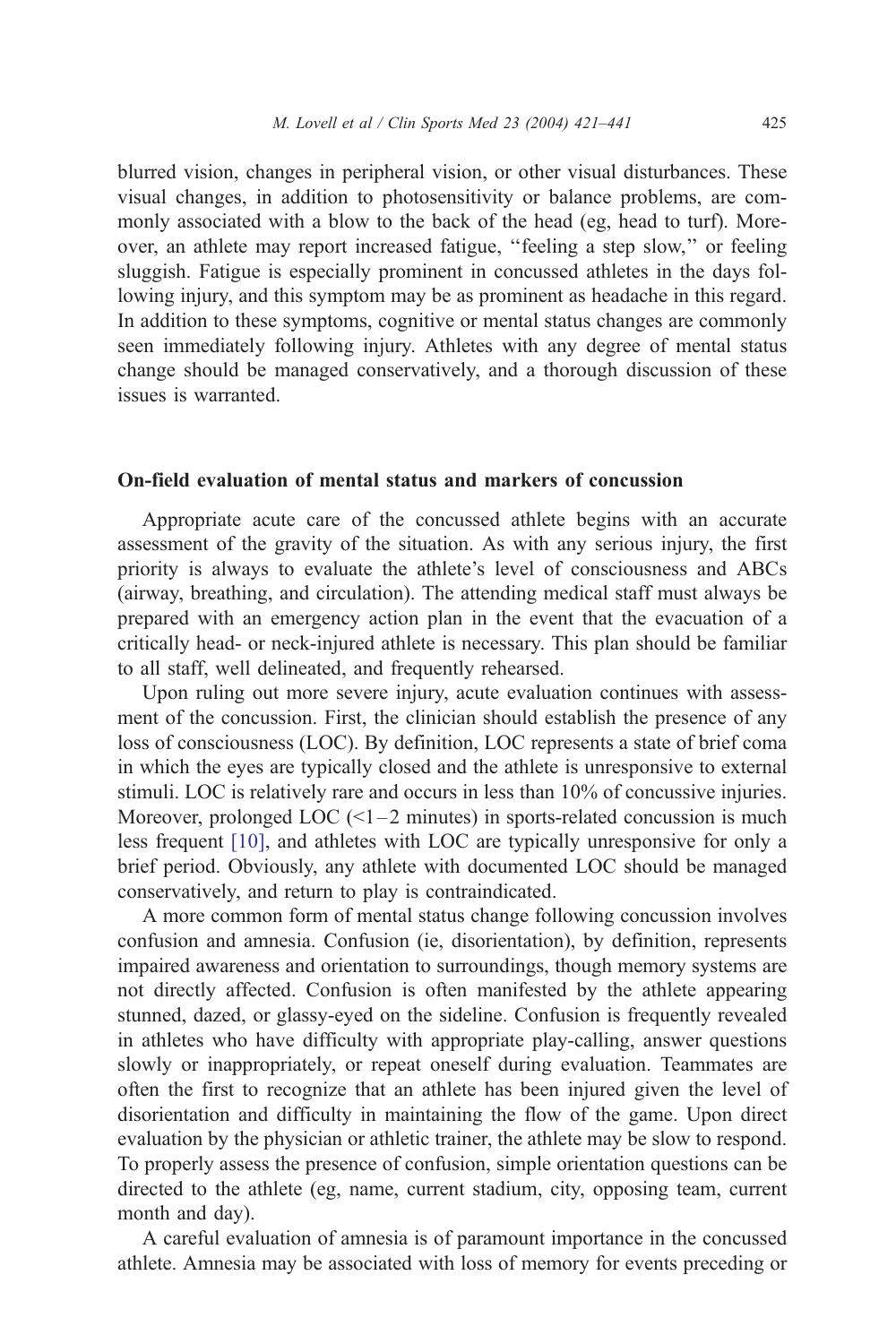following injury. Specifically, posttraumatic or anterograde amnesia is typically represented by the length of time between trauma (eg, helmet-to-helmet contact) and the point at which the individual regains normal continuous memory functioning (eg, standing on the sideline after the hit). As outlined in [Box 1,](#page-3-0) on-field posttraumatic amnesia may be assessed through immediate and delayed (eg, 0, 5, 15 minutes) memory for three words (eg, girl, dog, green). It should be noted that confusion and anterograde amnesia are not mutually exclusive and may be difficult to dissociate. To help clarify this issue, anterograde amnesia represents a loss in memory from the point of injury until the return of a full, ongoing memory process. Confusion in and of itself is not associated with memory loss. These two markers of injury may be properly assessed once the athlete's confusion is cleared and lucid mental status returns. At that point, simply asking the athlete to recall the specific events that occurred immediately subsequent to trauma (eg, memory of returning to sideline, memory of subsequent plays, memory of later parts of the contest). Any failure to properly recall these events is indicative of anterograde amnesia. Any presence of amnesia, even in seconds, has been found to be highly predictive of postinjury neurocognitive and symptom deficit [\[10\].](#page-19-0)

Retrograde amnesia, though given less focus in the literature, is also an important injury severity marker of concussion. Retrograde amnesia is defined as the inability to recall events occurring during the period immediately preceding trauma. To properly assess on-field retrograde amnesia, the athlete may be asked questions pertaining to details occurring just before the trauma that caused the concussion. As [Box 2](#page-6-0) highlights, asking the athlete to recall details of the injury is a good staring point. From there, asking the athlete to recall the score of the game before the hit, events occurring in the plays preceding the injury, and events occurring in the first quarter or earlier in practice is a practical assessment strategy. It should be noted that the length of retrograde amnesia will typically "shrink" over time. For example, as recovery occurs, the length of retrograde amnesia may contract from hours to several minutes or even seconds—though, by definition, a permanent loss of memory preceding injury occurs. Once again, even seconds of retrograde amnesia may be considered pathognomonic and predictive of outcome.

#### Recent research on predictors of outcome following concussion

Two published studies exist examining on-field predictors of outcome following sports-related concussion. Collins and colleagues [\[10\]](#page-19-0) investigated the relationship between on-field markers of concussion severity and postinjury neurocognitive performance and symptom presentation in a group of 78 concussed high school and college athletes. Data from this study revealed that the presence of amnesia, not brief loss of consciousness, was most predictive of postinjury difficulties at 3 days postinjury. For example, athletes demonstrating ''poor'' presentation (notable cognitive deficits and high degree of symptoms) were over 10 times more likely to have exhibited any degree of retrograde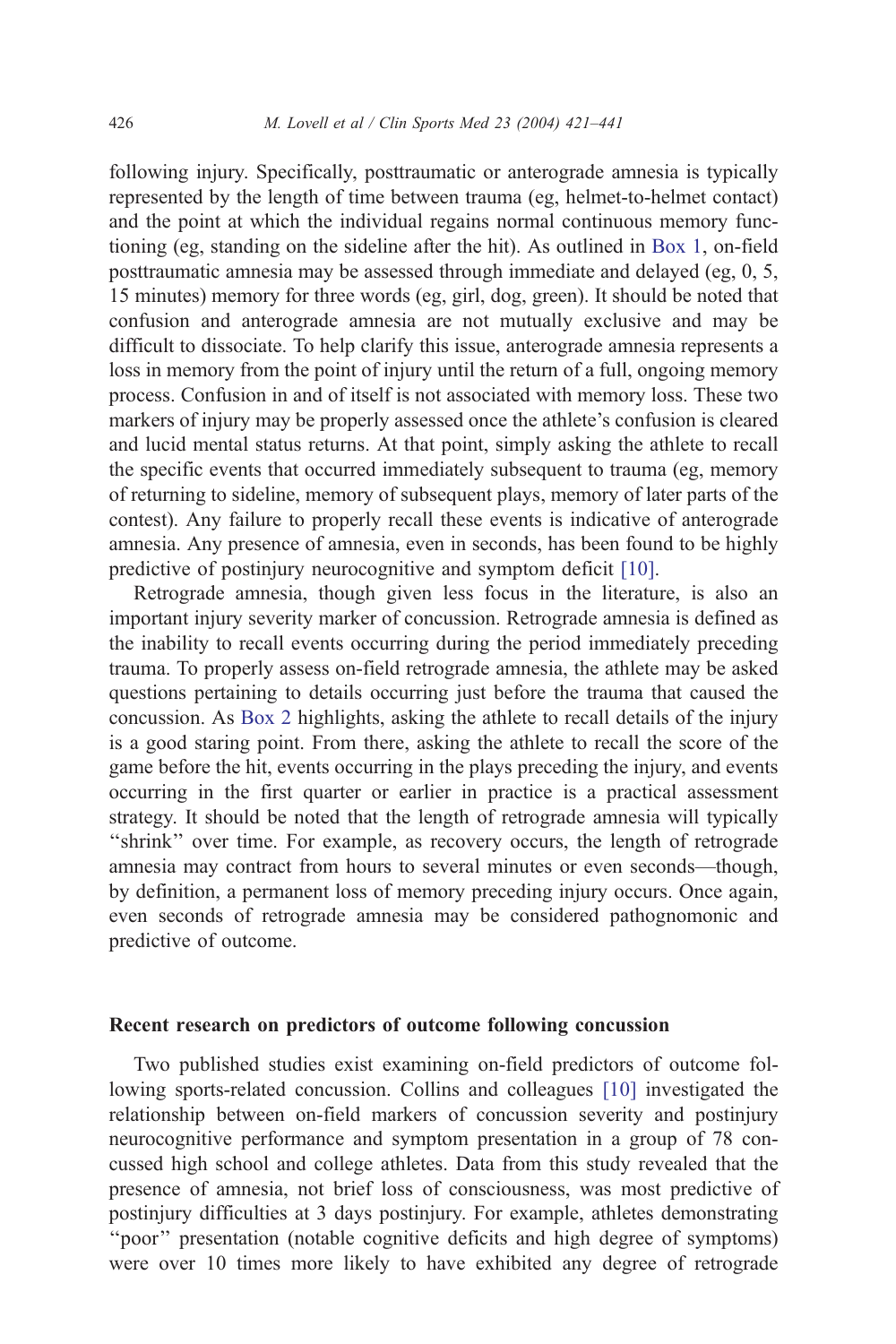# <span id="page-6-0"></span>Box 2. University of Pittsburgh sideline mental status testing card: on-field cognitive testing

### **Orientation**

Ask the athlete the following questions:

- What stadium is this?
- What city is this?
- Who is the opposing team?
- What month is it?
- What day is it?

#### Posttraumatic amnesia

Ask the athlete to repeat the following words: girl, dog, green

#### Retrograde amnesia

Ask the athlete the following questions:

- What happened in the prior quarter or half?
- What do you remember just prior to the hit?
- What was the score of the game prior to the hit?
- Do you remember the hit?

# Concentration

Ask the athlete to do the following:

- Repeat the days of the week backward, starting with today
- Repeat these numbers backward: 63, 419

# Word list memory

Ask the athlete to repeat the three words mentioned earlier (girl, dog, green)

amnesia following concussion when compared with athletes with good postinjury presentation (no cognitive deficits and no reported symptoms at 3 days postinjury). Similarly, athletes with ''poor'' presentation were over four times more likely to have exhibited any degree of anterograde amnesia. Interestingly, loss of consciousness was not predictive of deficits following sports-related concussion. Similarly, a second outcome study [\[11\]](#page-19-0) examined 47 athletes with concussion. These researchers found that athletes reporting memory problems at follow-up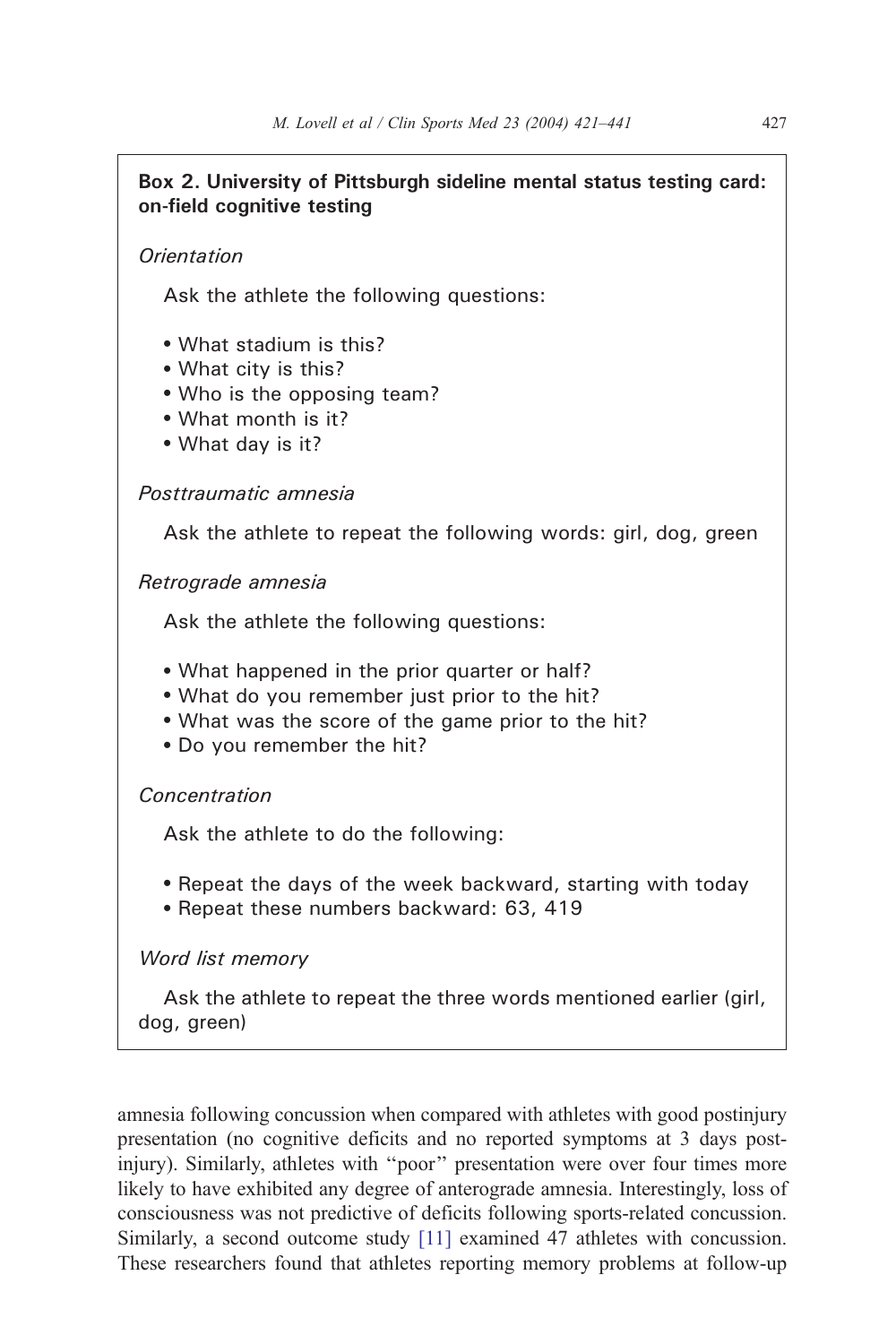examinations had significantly more symptoms in general, longer duration of symptoms, and significant decreases on neurocognitive test performance. Data from these two studies directly contradict existing grading systems of concussion, which all delineate severity of injury and length of time until return to play on the LOC construct. The outlined data suggest that amnesia, and in particular retrograde amnesia, may be much more predictive in this regard.

#### Return to play once concussion has been diagnosed

#### Return to play guidelines

During the past 30 years, over 20 concussion management guidelines have been published with the intent of providing guidance and direction for the sports medicine practitioner in making complex return to play decisions [\[1\].](#page-19-0) These guidelines also provide accompanying grading scales designed to reflect and characterize the severity of the injury. Although these guidelines have no doubt resulted in improved care of the athlete, these multiple directives also create significant confusion and spark continuous debate. A historical review of all past and current concussion guidelines is beyond the scope of this article; however, a brief review of four of the more recent and popular guidelines is provided in [Table 1.](#page-8-0)

Cantu [\[12\]](#page-19-0) originally proposed his grading scale and management guidelines based on clinical experience, but was careful to emphasize that these guidelines were intended to supplement rather than replace clinical judgment. The original Cantu guidelines allowed return to play the day of injury if the athlete was symptom-free both at rest and following physical exertion. For athletes who experienced any loss of consciousness (eg, grade 3 concussion), a restriction of contact for 1 month was recommended. Athletes who had suffered a grade 2 concussion were allowed to return to play in 2 weeks if asymptomatic for a period of 7 days.

The Colorado Guidelines [\[13\]](#page-19-0) were published in 1991 following the death of a high school athlete due to second impact syndrome and were drafted under the auspices of the Colorado Medical Society. These guidelines allowed for same-day return to play if symptoms cleared within 20 minutes of injury. For more severe injury (grade 3 concussion), the guidelines recommended immediate transport to a hospital for further evaluation. The guidelines were later revised under the sponsorship of the AAN [\[4\].](#page-19-0) The AAN guidelines allowed return to competition the same day of injury if the athlete's signs and symptoms cleared within 15 minutes of injury. Grade 2 concussion was managed in a manner similar to the Colorado guidelines, with return to competition within 1 week if asymptomatic.

More recently, Cantu has amended his guidelines [\[14\]](#page-19-0) to emphasize the duration of posttraumatic symptoms in grading the severity of the concussion and making return to play decisions. Grade 1 concussion was redefined by an absence of loss of consciousness and postconcussion signs or symptoms lasting less than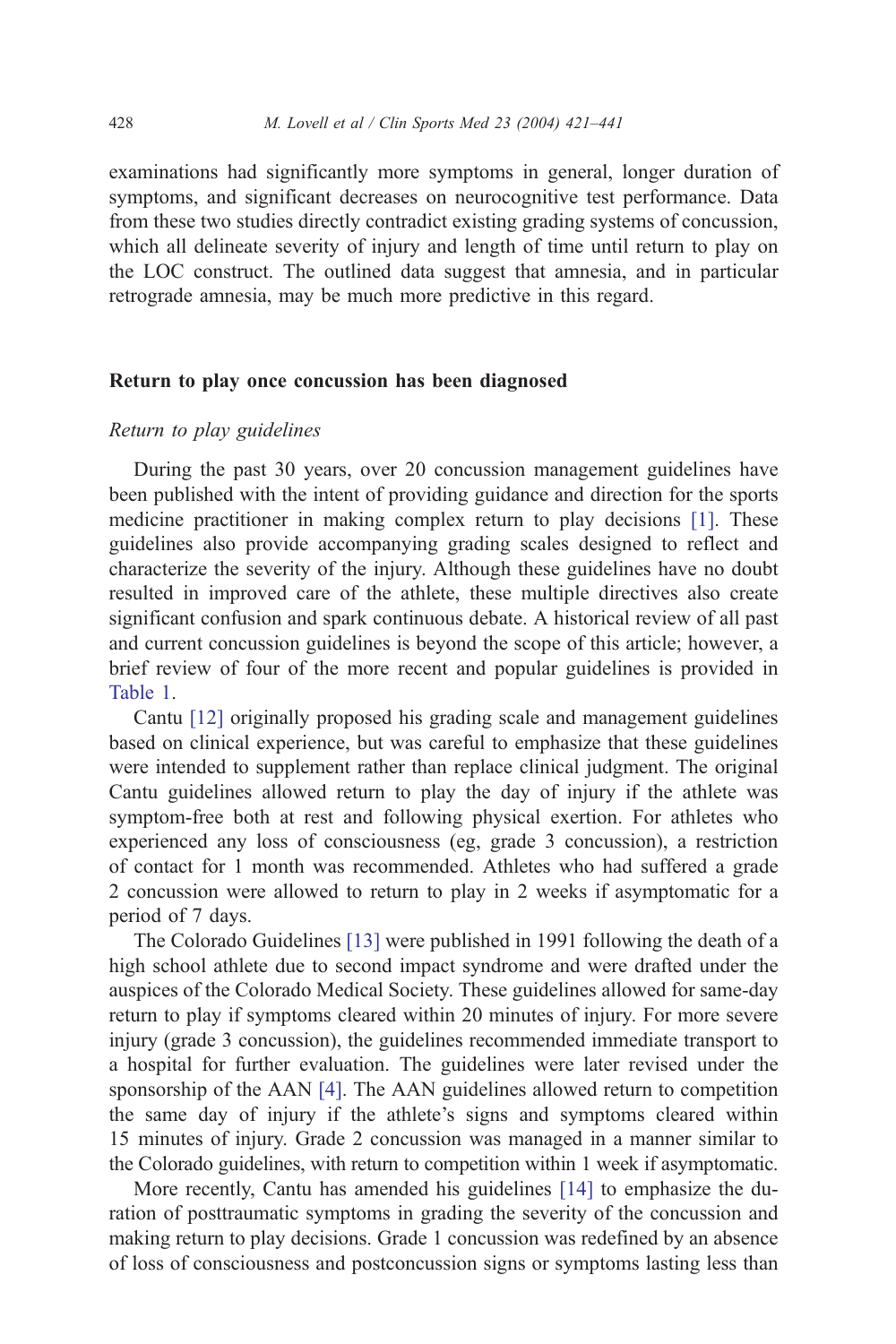| Guideline                            | Grade 1                                                                                                                                                 | Grade 2                                                                                                                                                 | Grade 3<br>1. Loss of consciousness<br>lasts longer than<br>5 minutes<br>OR.<br>2. Posttraumatic amnesia<br>lasts longer than<br>24 hours                                                                     |  |  |
|--------------------------------------|---------------------------------------------------------------------------------------------------------------------------------------------------------|---------------------------------------------------------------------------------------------------------------------------------------------------------|---------------------------------------------------------------------------------------------------------------------------------------------------------------------------------------------------------------|--|--|
| Cantu $[6]$                          | 1. No loss of<br>consciousness<br>2. Posttraumatic<br>amnesia lasts less<br>than 30 minutes                                                             | 1. Loss of<br>consciousness<br>lasts longer than<br>5 minutes<br><b>OR</b><br>2. Posttraumatic<br>amnesia lasts longer<br>than 30 minutes               |                                                                                                                                                                                                               |  |  |
| Colorado [23]                        | 1. Confusion<br>without amnesia<br>2. No loss of<br>consciousness                                                                                       | 1. Confusion with<br>amnesia<br>2. No loss of<br>consciousness                                                                                          | 1. Loss of consciousness<br>(of any duration)                                                                                                                                                                 |  |  |
| American Academy<br>of Neurology [1] | 1. Transient<br>confusion<br>2. No loss of<br>consciousness<br>3. Concussion<br>symptoms, mental<br>status changes<br>resolve in less<br>than 5 minutes | 1. Transient confusion<br>2. No loss of<br>consciousness<br>3. Concussion<br>symptoms, mental<br>status change lasts<br>longer than 15 minutes          | 1. Loss of consciousness<br>(brief or prolonged)                                                                                                                                                              |  |  |
| Cantu <sup>[7]</sup>                 | 1. No loss<br>of consciousness<br><b>OR</b><br>2. Posttraumatic<br>amnesia,<br>signs/symptoms<br>last longer than<br>30 minutes                         | 1. Loss of<br>consciousness lasts<br>less than 1 minute<br>OR.<br>2. Posttraumatic<br>amnesia lasts longer<br>than 30 minutes but<br>less than 24 hours | 1. Loss of consciousness<br>lasts more than<br>1 minute<br><b>OR</b><br>2. Posttraumatic amnesia<br>lasts longer than<br>24 hours<br>OR.<br>3. Postconcussion signs<br>or symptoms last<br>longer than 7 days |  |  |

<span id="page-8-0"></span>Table 1 Recent concussion grading scales

30 minutes. Same-day return to competition was allowed only if the athlete was completely asymptomatic following the injury.

Although the abovementioned management guidelines reached their zenith of popularity during the 1980s and 1990s, in the late 1990s sports medicine practitioners and organizations began to question the scientific basis of these guidelines. This trend prompted the American Orthopaedic Society for Sports Medicine (AOSSM) to sponsor a workshop with the purpose of re-evaluating current guidelines and establishing practical alternatives [\[15\].](#page-19-0) Although the AOSSM guidelines did not differ substantially from prior guidelines, this workshop started a trend away from the use of a numeric grading systems for determination of return to play following concussion (eg, as developed by the Cantu, Colorado, and AAN guidelines). The AOSSM guidelines were also the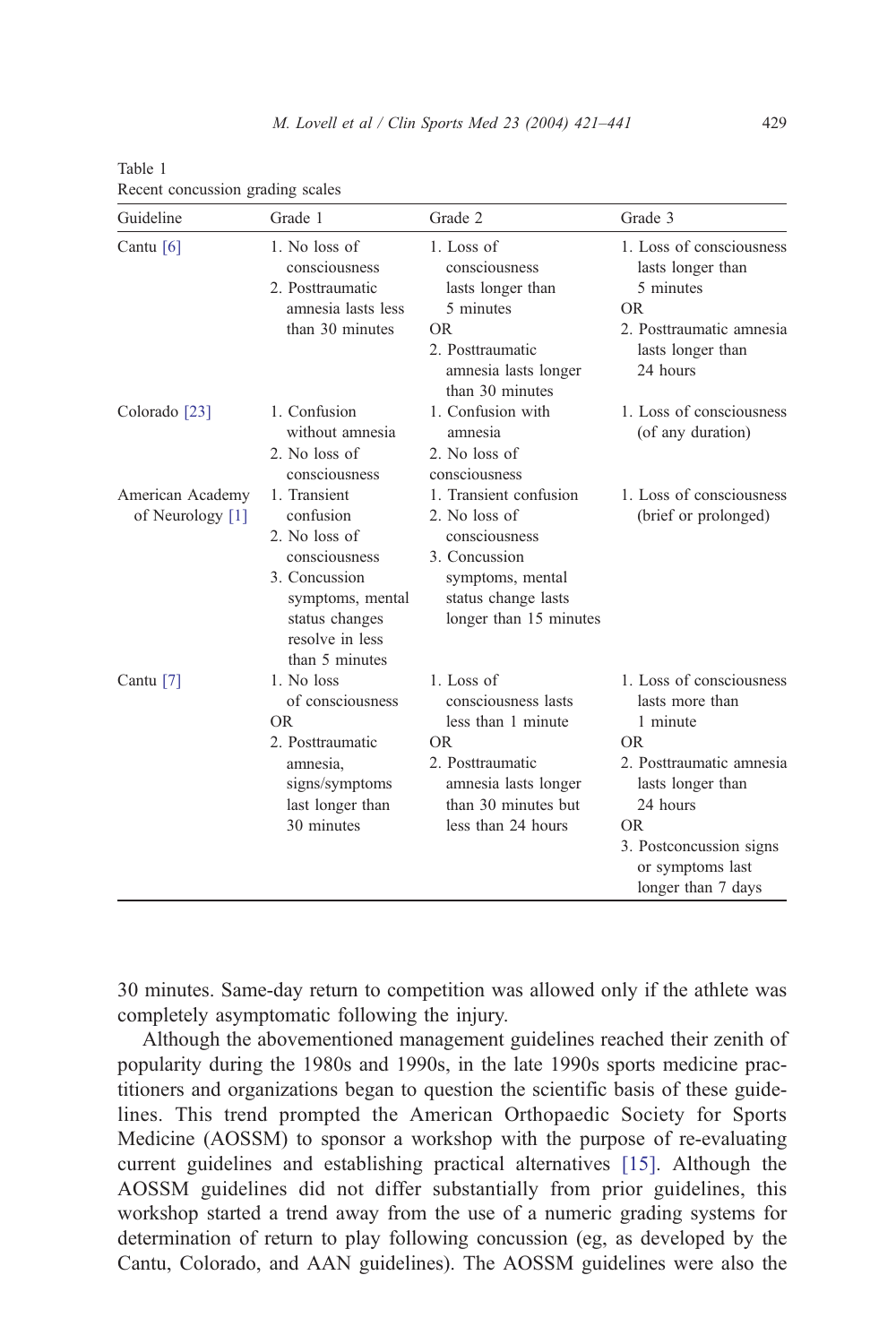first to stress more individualized management of injury, rather than applying general standards and protocols.

Yet another important development with regard to concussion management took place in 2002 under the auspices of the Federation Internationale de Football Association in conjunction with the International Olympic Committee and the International Ice Hockey Federation. The organizers of this meeting assembled a group of physicians, neuropsychologists, and sports administrators in Vienna, Austria, to continue to explore methods of reducing morbidity secondary to sports-related concussion. The deliberations that took place during this meeting lead to the publication of a document outlining recommendations for both the diagnosis and management of concussion in sports [\[16\].](#page-20-0) One of the most important conclusions of this meeting was that no previously published concussion management guidelines were adequate for assuring proper management of every concussion. Although a complete discussion of these recommendations are beyond the scope of this article, the group emphasized the implementation of postinjury neuropsychologic testing as the ''cornerstone'' of proper postinjury management and return to play decision making.

The recognition of neuropsychologic testing as a key element of the postconcussion evaluation process represented a particularly important development in the diagnosis and management of the concussed athlete. The use of baseline neuropsychologic testing was specifically recommended whenever possible. In addition, a graduated return to play protocol was emphasized. The specific recommendations of the concussion in sports (CIS) group are presented in Box 3. It

# Box 3. Vienna Concussion Conference: return to play recommendations

Athletes should complete the following stepwise process prior to return to play following concussion:

- 1. Removal from contest following any signs/symptoms of concussion
- 2. No return to play in current game
- 3. Medical evaluation following injury
	- a. Rule out more serious intracranial pathology
	- b. Neuropsychologic testing (considered a cornerstone of proper postinjury assessment)
- 4. Stepwise return to play
	- a. No activity and rest until asymptomatic
	- b. Light aerobic exercise
	- c. Sport-specific training
	- d. Noncontact drills
	- e. Full-contact drills
	- f. Game play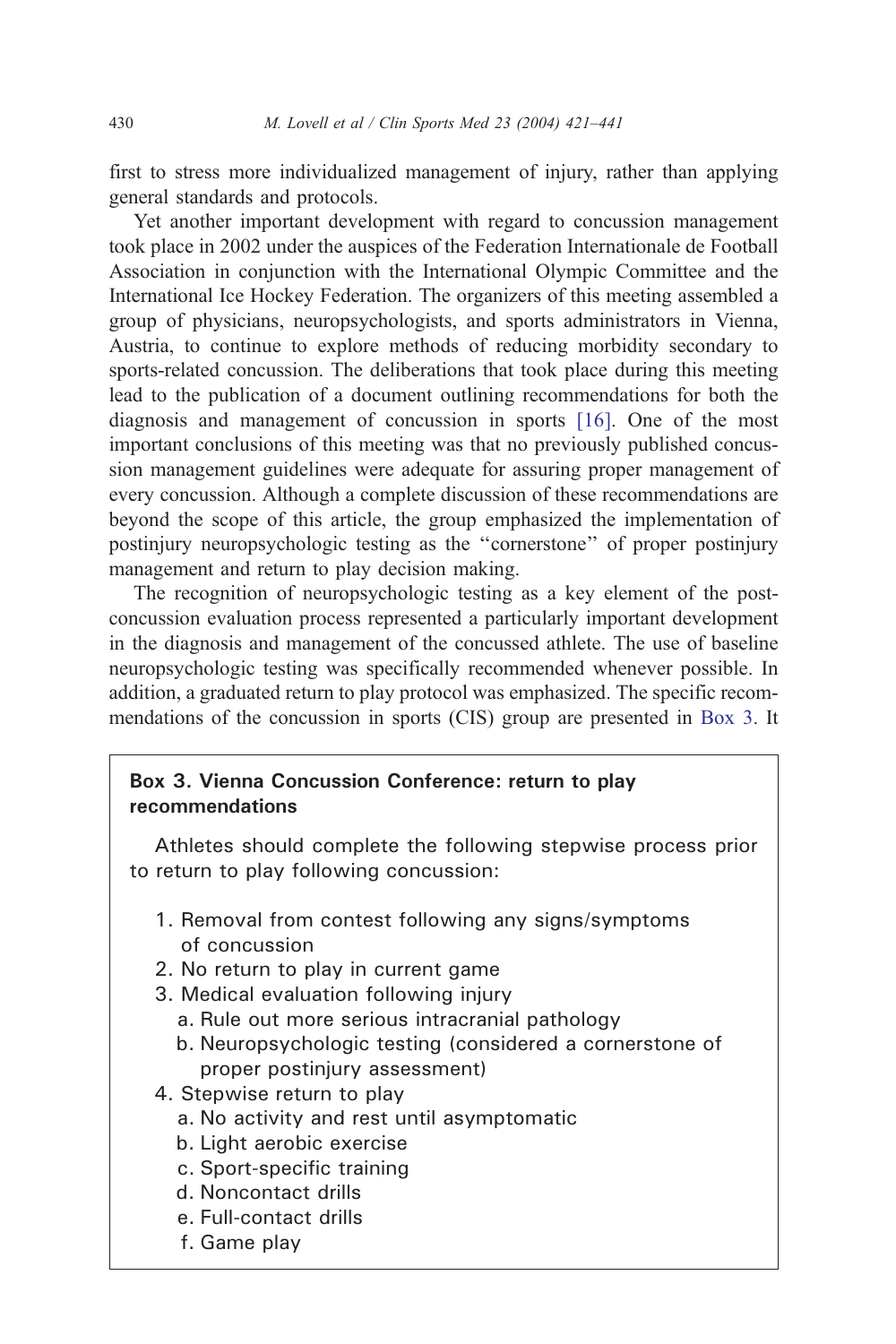was specifically recommended that each step would, in most circumstances, be separated by 24 hours. Furthermore, any recurrence of concussive symptoms should lead to the athlete dropping back to the previous level. In other words, if an athlete is asymptomatic at rest and develops a headache following light aerobic exercise, the athlete should return to complete rest. The Vienna group further recognized that conventional structural neuroimaging studies (eg, CT, MRI, electroencephalography) are typically unremarkable following concussive injury and should be employed only when a structural lesion is suspected. The group further suggested that functional imaging techniques are in the early stages of development but may provide valuable information in the future (see later discussion).

#### Individual factors determining return to play

Once a concussed athlete has been removed from a game, the sports medicine physician is faced with the often challenging decision of when the athlete is safely able to return to play. Making return to play decisions, both on the field and during the postinjury management of injury (ie, days after injury) in athletes can be one of the most complex decisions facing the sports medicine physician and represents a dynamic process that involves the evaluation of factors such as the severity of the injury (as measured by duration loss of consciousness, amnesia, and confusion), the athlete's reported symptoms (eg, lingering headache, fatigue, photosensitivity) and performance on neurocognitive testing (see later discussion), and the athlete's prior concussion history. In addition to these variables that relate to clinical recovery, there are many other potential factors that may play a role in the decision-making process. Since the advent of neurocognitive testing, and more individualized management of injury, prospective data are emerging that shed light on individual factors that may play a role in the incidence, severity, and length of recovery regarding concussion.

#### Age

Current concussion guidelines assume identical return to play criteria for athletes regardless of age. Based on these guidelines, it has traditionally been assumed that the speed of recovery is the same at all age groups and athletic levels. Unfortunately, before 2003 there was no existing published study examining outcome from concussion in the high school athlete or younger populations. Recent research has begun to expose potential differential age-related responses to concussive injury.

Based on research done with more severe mild traumatic brain injury, several theories do exist that might explain age-related differences to recovery from concussion. One such theory is that children may undergo more prolonged and diffuse cerebral swelling after traumatic brain injury, which suggests that they may be at an increased risk for secondary injury [\[17\].](#page-20-0) Moreover, the immature brain may be up to 60 times more sensitive to glutamate [\[18\],](#page-20-0) a neurotransmitter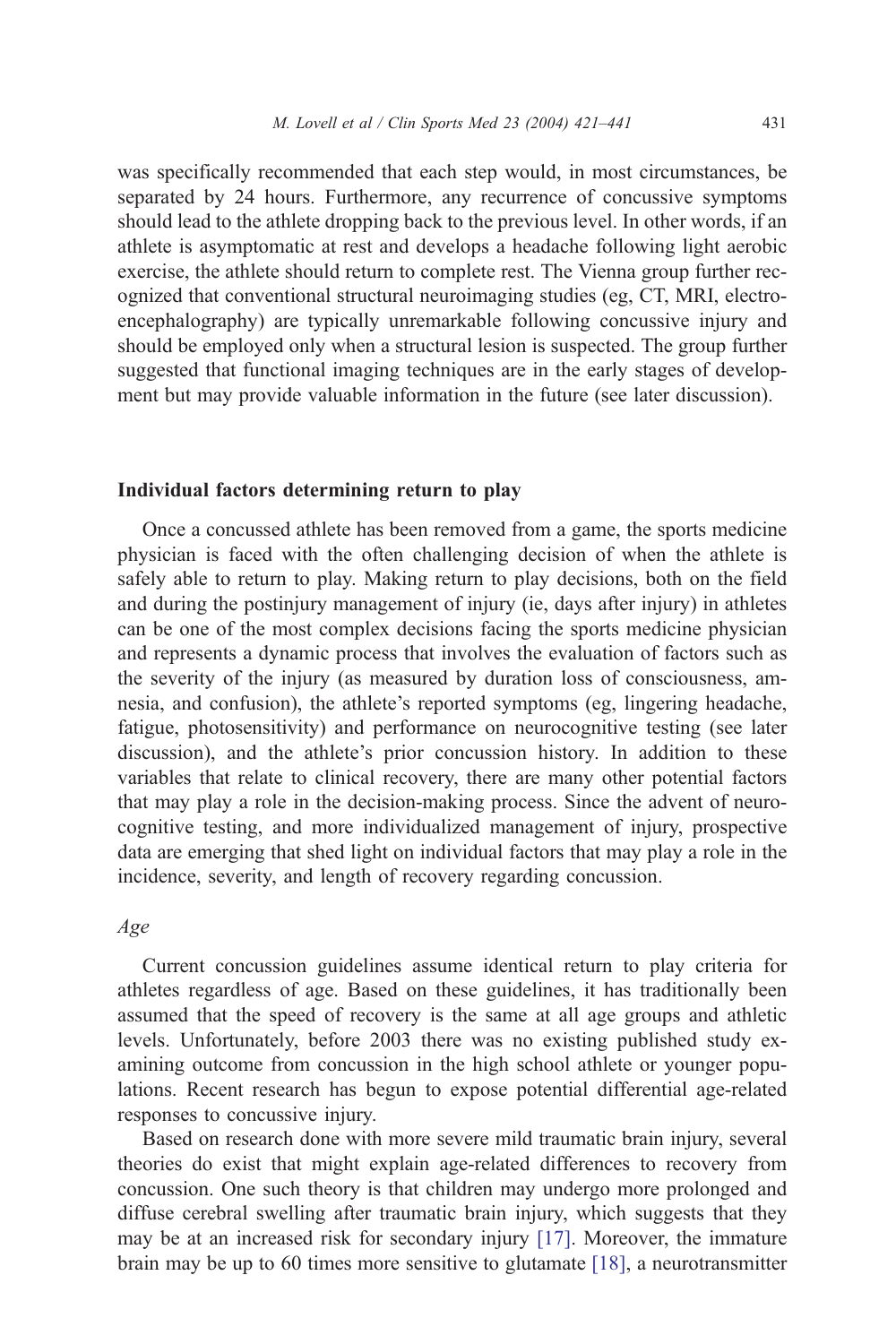involved in the metabolic cascade following concussion. These factors may lead to a longer recovery period and could increase the likelihood of permanent or severe neurologic deficit should reinjury occur during the recovery period. Such a theory may help account for the finding that second impact syndrome has been found to occur only in adolescent athletes [\[8\].](#page-19-0)

One published study [\[19\]](#page-20-0) has directly examined recovery from concussion in college versus high school aged athletes. Specifically, baseline and postconcussion neurocognitive functioning was measured in a sample of 53 athletes. Even though the college sample had a greater prior incidence of concussion, high school athletes were found to take longer to recover during an in-study concussion. This study suggests more protracted recovery from concussion in high school athletes. Another recently published study [\[20\]](#page-20-0) reveals the apparent heightened vulnerability to concussion in the high school athlete. Specifically, the issue of the ''bell ringers'' or very mild concussion was examined in high school athletes aged 13 to 17 years. This study revealed that high school athletes with less than 15 minutes of on-field symptoms required at least 7 days before full neurocognitive and symptom recovery. This study and a follow-up analysis [\[21\]](#page-20-0) call into question the validity of the grading systems for management of mild concussion. These findings suggest that all high school athletes diagnosed with concussion during a contest should be removed from play.

Overall recommendations from the Vienna meeting also recommended that all concussed athletes be removed from a contest if concussion is diagnosed [\[16\].](#page-20-0) It should be stressed that no prospective data have examined the issue of grade 1 concussion in college- or professional-aged athletes. As noted above, there may be significant age-related differential response to concussive injury. Moreover, intangibles such as level of competition and overall risk/benefit analysis is also likely to be different at different levels (eg, professionals versus amateurs). Professional athletes may be willing to assume greater risk given obvious monetary and other considerations. Conversely, few parents would risk injury in a high school athlete who is unlikely to compete beyond high school.

#### Concussion history

In addition to age, the concussion history of an athlete may potentially be an important determinant for return to play. There is a growing body of evidence that suggests there may be cumulative detrimental effects of multiple concussions. This has typically been associated with the neuropsychologic impairment and neurologic abnormalities that have primarily been documented among boxers [\[22,23\].](#page-20-0) Lately, however, this topic has been of rising concern among other athletic populations. In a study of almost 400 college football players, Collins and colleagues [\[24\]](#page-20-0) revealed long-term subtle neurocognitive deficits in players who suffered two or more concussions. Matser and colleagues [\[25\]](#page-20-0) suggested that cumulative long-term consequences of repetitive blows to the head are being seen in professional soccer players. In addition, high school and collegiate athletes who suffer three or more concussions appear to be more vulnerable to subsequent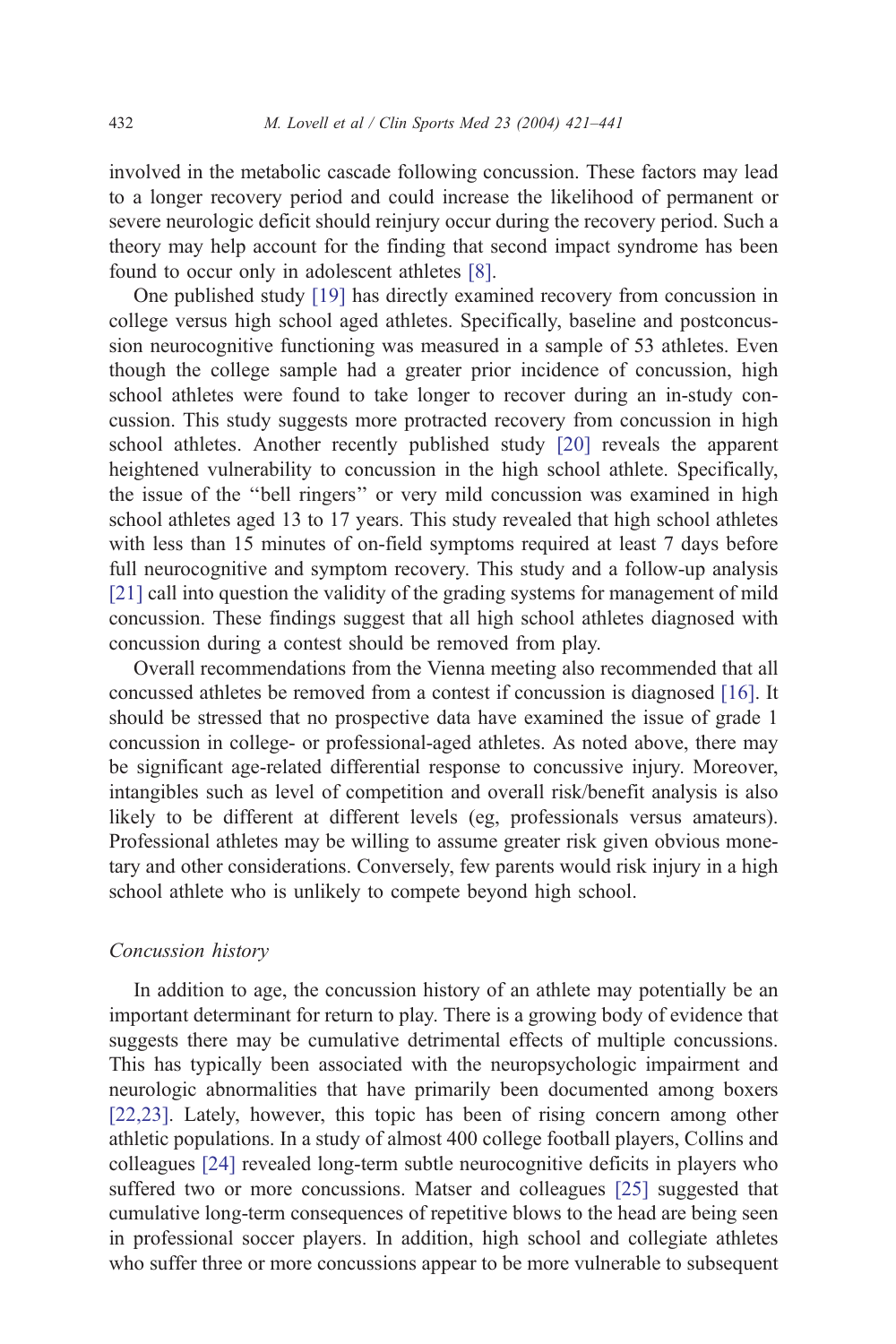injury than athletes who have no history of injury [\[26\].](#page-20-0) Even though data are emerging, there are simply no current reliable data available to determine how many concussions should preclude return to play or forced retirement from sport.

Yet another issue that is often evaluated in making return to play decisions is the amount of time between injuries. Although no current research has formally investigated this factor, most concussion management guidelines contain a provision for restriction of play following multiple concussions within a given season [\[4,12,14,15\].](#page-19-0) This recommendation appears to be based on the wellestablished clinical experience of many sports medicine physicians that recently concussed athletes are prone to reinjury if they suffer soon after an initial injury.

Given the complexity of multiple potential factors contributing to recovery and outcome following sports-related concussion, individualized evaluation is stressed for management of sports concussion. Over the past decade, neurocognitive testing has been repeatedly demonstrated as a sensitive, valid, and practical assessment tool for helping to make more quantified and data-driven decisions regarding postinjury concussion management.

#### Neuropsychologic testing

The development of neuropsychologic testing as a diagnostic tool in sports medicine is a relatively recent development that initially took place in the mid-1980s within the context of a large, multisite research project undertaken by Barth and colleagues [\[27\]](#page-20-0) at the University of Virginia. This study demonstrated the potential use of neuropsychologic test procedures to document cognitive recovery within the first week following concussion. However, this study did not result in the widespread adoption of neuropsychologic testing in organized athletics at the clinical level. In the early 1990s, a series of events transpired that shifted the use of neuropsychologic testing in sports to the clinical arena. First, injuries to a number of high-profile professional athletes resulted in the implementation of baseline neuropsychologic testing by a number of National Football League (NFL) teams in the mid-1990s [\[28\].](#page-20-0) Similarly, following careerending injuries in the National Hockey League (NHL), the NHL mandated baseline neuropsychologic testing for all athletes [\[29\].](#page-20-0) In addition to the increased use of neuropsychologic testing in professional sports, several large-scale studies of collegiate athletes were undertaken. These studies [\[1,30 – 32\]](#page-19-0) further verify that neuropsychologic testing yielded useful clinical information. Specifically, neuropsychologic testing allowed a baseline/postinjury analysis of the subtle aspects of cognitive function likely affected by concussive injury, thus providing objective data to make more informed decisions regarding return to play.

The use of traditional neuropsychologic testing (eg, paper and pencil testing) has resulted in a rapid expansion of our knowledge regarding concussions and has become a popular clinical tool within the professional ranks. However, the more widespread application of testing within the college ranks has been limited due to practical and economic constraints. Furthermore, neuropsychologic testing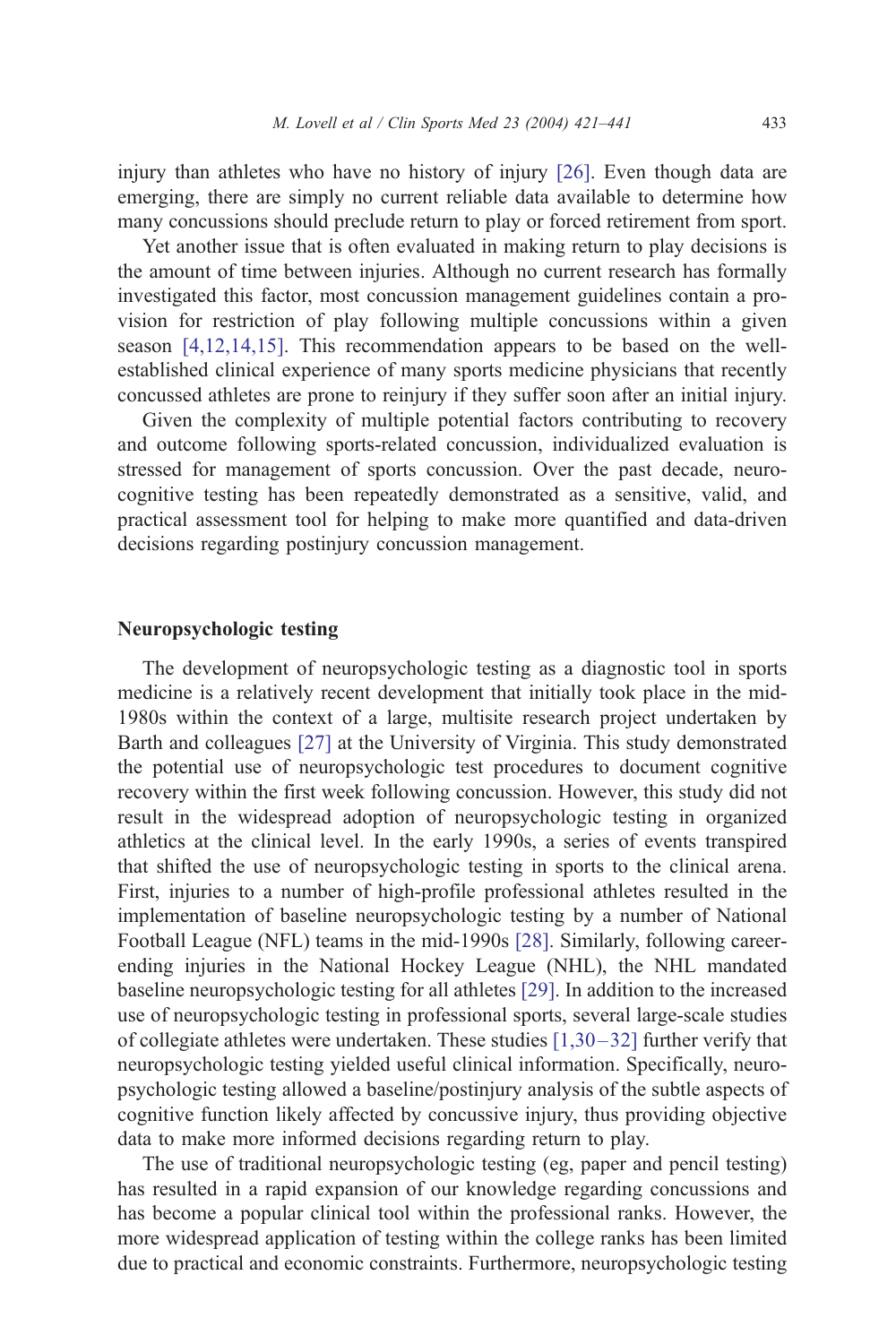at the high school level has been extremely limited before the year 2000. This latter fact is disturbing given that the vast majority of at-risk athletes fall within the high school ranks and below. Traditional neuropsychologic testing has proven to be too time-consuming and costly for many amateur organizations, and the expansion of testing has also been limited by a shortage of trained neuropsychologists to oversee the administration and interpretation of the assessment process. As a result of these inherent limitations of traditional assessment and in parallel to the widespread proliferation of the microcomputer, several researchers have begun to develop computer-based neuropsychologic testing procedures.

Computer-based neuropsychologic testing procedures have a number of advantages and relatively few disadvantages when compared with more traditional neuropsychologic testing procedures. First, the use of computers allows the evaluation of large numbers of student athletes with minimal manpower. For example, through our program at the University of Pittsburgh, we routinely evaluate up to 20 athletes simultaneously within a high school or college computer laboratory. This promotes the assessment of an entire football team within a reasonable time period using minimal human resources. Second, data acquired through testing can be easily stored in a specific computer or computer network and can therefore be accessed at a later date (eg, following injury). Not only does this promote the efficient clinical evaluation of the athlete but also greatly expands the possibilities for research. Third, the use of the microcomputer promotes the more accurate measurement of cognitive processes such as reaction time and information processing speed. In fact, computerized assessment allows for the evaluation of response times that are accurate to the 1/100 of a second, while traditional testing allows for accuracy only to 1 to 2 seconds. This increased accuracy will no doubt increase the validity of test results in detecting subtle changes in neurocognitive processes. Fourth, the use of the computer allows for the randomization of test stimuli that should help to improve reliability across multiple administration periods, minimizing the ''practice effects'' that naturally occur with multiple exposures to the stimuli. These practice effects have clouded the interpretation of research studies and have also presented an obstacle for the clinician evaluating the true degree of neurocognitive deficit following injury. Limiting the influence of practice effects on testing allows a direct interpretation of postinjury data to the athlete's baseline to determine whether full cognitive recovery has occurred. Lastly, computer-based approaches allow for the rapid dissemination of clinical information into a coherent clinical report that can be easily interpreted by the sports medicine clinician. In summary, there are many benefits derived from a computerbased approach insofar as the technology has appropriate sensitivity, reliability, and validity to measuring the subtle aspects of concussive injury.

#### Approaches to computer-based neuropsychologic testing

Presently there are several computer-based management approaches under development to help provide the sports medicine clinician with neurocognitive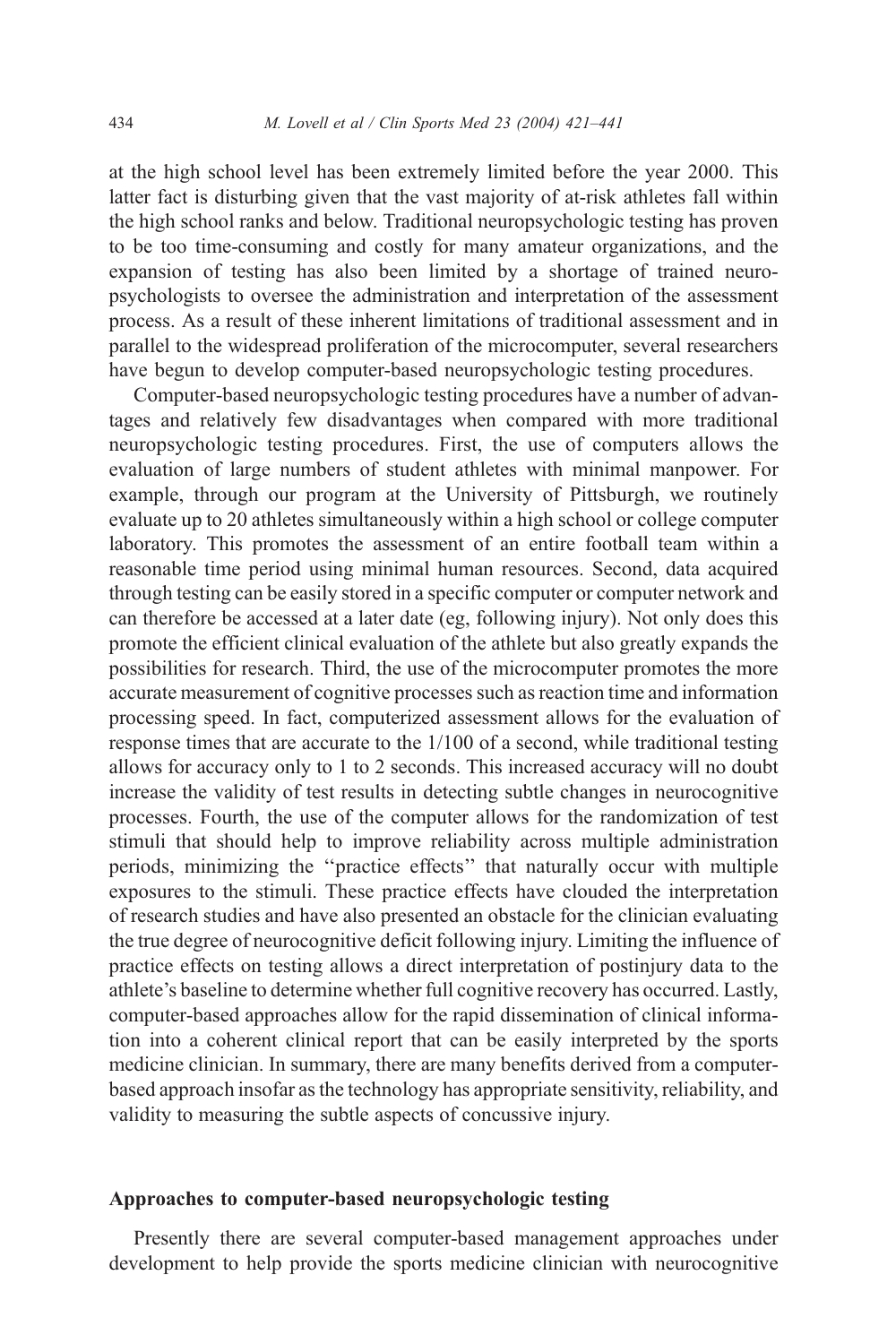data to better determine return to play and other management issues following concussive injury [\[33\].](#page-20-0) Specifically, four computer-based models have been detailed in the scientific literature. These include ImPACT (Immediate Post-Concussion Assessment and Cognitive Testing) CogState, Headminders, and ANAM (Automated Neuropsychological Assessment Metric). Differences do exist between these test batteries and each is at different stages of validation. Clearly, issues such as sensitivity, reliability, and validity of the respective test batteries should be given careful scrutiny before implementation is adopted. In addition, issues regarding test selection, cognitive domains measured, details of the clinical report, and consultation options for each instrument should be given careful review before implementation. A detailed review of these critical issues for each computerized battery is beyond the scope of this article; however, readers are urged to adequately explore these germane areas before instituting this approach to injury management. Again, it is imperative that clinicians understand that the cognitive data derived from these instruments is not a panacea for concussion management. Rather, these tools provide one piece of clinical data for which to make complicated decisions regarding clinical management and eventual return to play options for the concussed athlete.

Computerized neuropsychologic testing is beginning to create heated interest within the sports medicine arena. The ability to collect objective, sensitive, and detailed neurobehavioral information pertaining to the athlete's postconcussive status is of obvious merit and transcends standard levels of care. For example, such an approach to injury is systematic and individually tailored, rather than applying general standards (eg, grading systems) to concussion management that lack empirical validation. To help familiarize the reader with a computerized approach to concussion management, we will review our concussion management program at the University of Pittsburgh Center for Sports Medicine.

#### A clinical model for computerized neuropsychologic testing

The University of Pittsburgh Medical Center (UPMC) Sports Medicine Concussion Program represents a specialized clinical and research program that uses neurocognitive testing to assist in general concussion management issues (eg, determining return to play, retirement decisions, and so forth). This program uses the ImPACT computer-based neuropsychologic testing program [\[10,20,](#page-19-0) 21,26]. This test battery was developed to address the inherent limitations of traditional neuropsychologic assessment and has allowed our program to provide consultative services to multiple colleges, high schools, and professional sports organizations. Although the development and construction of this computer program is detailed elsewhere [\[21,34\],](#page-20-0) a brief review will be provided below. We should emphasize that other computer-based approaches to assessment are currently in use and our program represents only one such program.

The ImPACT neuropsychologic test battery is comprised of seven test modules that assess multiple neurocognitive abilities. In the interest of gathering as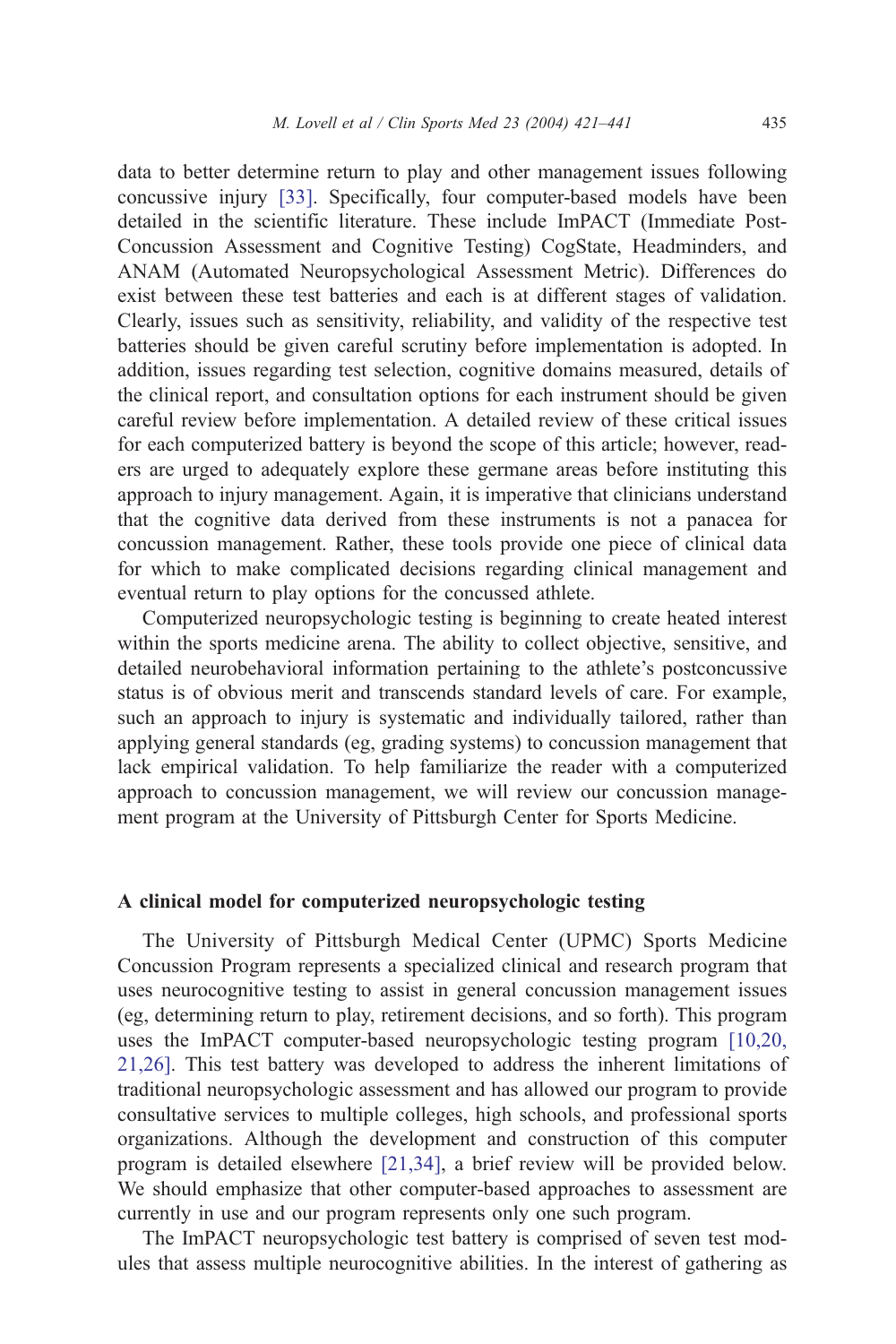much neuropsychologic data within an approximate 20-minute administration time, several modules are designed to simultaneously evaluate multiple cognitive domains. To aid in the clinical interpretation of test performance, select module scores are combined to yield composite indices. These composite scores were constructed to better isolate test performance within the cognitive domains of reaction time, verbal memory, visual memory, processing speed, and impulse control.

As an adjunct to the neurocognitive scores provided by the clinical report, a symptom self-report inventory is also included within the ImPACT program. This 21-item scale (Table 2) [\[35\]](#page-20-0) requires the athlete to subjectively rank symptoms such as headache, dizziness, photosensitivity, and so forth. Each symptom is rated on a scale of 0 (no complaint) to 6 (severe symptom). This allows for the direct comparison of postconcussion symptoms to preinjury symptom reporting and promotes a more comprehensive understanding of the recovery process for athletes, health care professionals, and other interested individuals (eg, parents and coaches). It is important to note that subjective symptoms and neurocognitive test results do not always correlate, and the evaluation of both aspects of recovery is essential.

Although the issue of recovery from concussive injury is complex, we recommend that an athlete be symptom-free and cognitively intact both at rest

| The postconcussion symptom scale |           |       |                |          |   |        |  |  |  |  |
|----------------------------------|-----------|-------|----------------|----------|---|--------|--|--|--|--|
| Symptom<br>Headache              | None<br>0 | Minor |                | Moderate |   | Severe |  |  |  |  |
|                                  |           |       | $\overline{c}$ | 3        | 4 | 5      |  |  |  |  |
| Nausea                           |           |       | 2              |          | 4 |        |  |  |  |  |
| Vomiting                         |           |       |                |          | 4 |        |  |  |  |  |
| Balance problems                 |           |       |                |          | 4 |        |  |  |  |  |
| <b>Dizziness</b>                 |           |       |                |          | 4 |        |  |  |  |  |
| Fatigue                          |           |       | 2              |          | 4 |        |  |  |  |  |
| Trouble falling asleep           |           |       | 2              | 3        | 4 |        |  |  |  |  |
| Sleeping more than usual         |           |       | 2              |          |   |        |  |  |  |  |
| Sleeping less than usual         |           |       |                | 3        | 4 | 7      |  |  |  |  |
| Drowsiness                       |           |       |                | 3        |   | 7      |  |  |  |  |
| Sensitivity to light             |           |       |                | 3        | 4 | 5      |  |  |  |  |
| Sensitivity to noise             |           |       | 2              | 3        | 4 | 5      |  |  |  |  |
| Irritability                     |           |       | 2              | 3        | 4 | 5      |  |  |  |  |
| Sadness                          |           |       | 2              |          | 4 |        |  |  |  |  |
| <b>Nervousness</b>               |           |       | 2              | 3        | 4 | 5      |  |  |  |  |
| Feeling more emotional           |           |       | 2              | 3        | 4 |        |  |  |  |  |
| Numbness or tingling             |           |       | 2              |          | 4 | 5      |  |  |  |  |
| Feeling slowed down              |           |       | 2              |          | 4 |        |  |  |  |  |
| Feeling mentally "foggy"         |           |       |                |          | 4 |        |  |  |  |  |
| Difficulty concentrating         |           |       |                |          | 4 |        |  |  |  |  |
| Difficulty remembering           |           |       |                |          |   |        |  |  |  |  |
| Visual problems                  |           |       |                | 3        | 4 |        |  |  |  |  |

Table 2 The postconcussion symptom scale

Adapted from Lovell MR, Collins MW. Neuropsychological assesstment of the college football player. J Head Trauma Rehab 1998;13:9 – 26; with permission.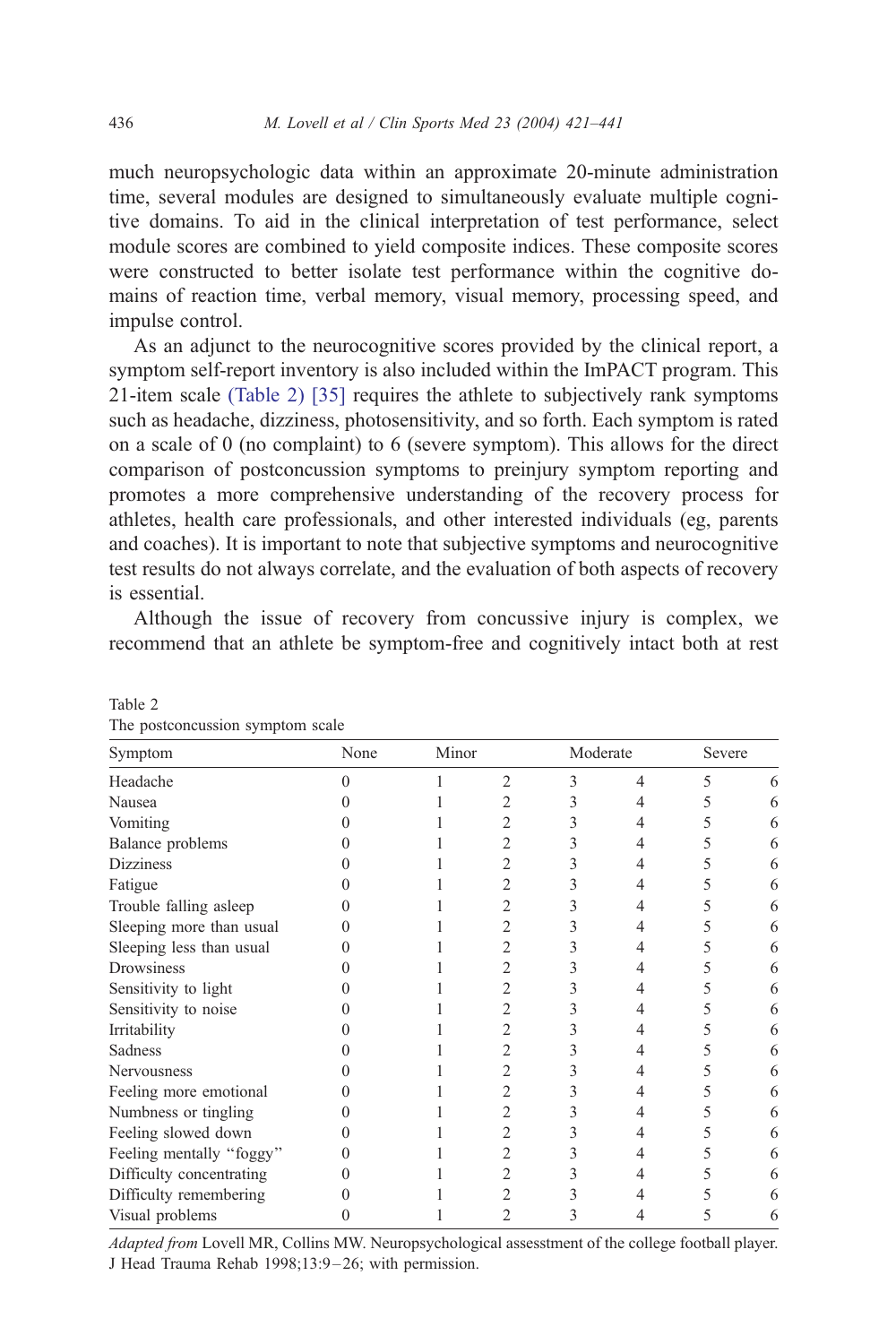and following exertional activity before return to sport participation following concussive injury. Obviously, the optimal use of this approach is to compare an athlete to his or her own individual baseline. However, in the absence of baseline data this evaluative process is quite informative by comparing the athlete with extensive normative data that may serve as an adequate comparison to determine recovery.

#### Other neurodiagnostic techniques

Although neuropsychologic testing has increasingly been used as both as a research and clinical tool, the past several years have witnessed the emergence of an intense focus on the development of sophisticated brain imaging techniques. This interest grew out of new technologic advances in brain imaging in addition to frustration regarding the well-known lack of sensitivity of more traditional anatomic imaging techniques such as CT and MRI. Although useful in identifying brain injury in more severe cases, CT and MRI scans are not often helpful in identifying more subtle brain-related changes that are thought to occur on a metabolic rather than anatomic level [\[21\].](#page-20-0)

For example, recent research has examined the potential use of functional magnetic resonance imaging (fMRI) as a viable tool for the assessment of neural processes following mild traumatic brain injury. The technology is based on the measurement of specific correlates of brain activation such as cerebral blood flow and oxygenation [\[36\].](#page-20-0) fMRI also promotes the study of brain activation (or lack thereof) through the ''in scanner'' implementation of specific neurocognitive tasks. The administration of specific neuropsychologic tests to nonconcussed individuals during the fMRI scanning process results in measurable and predictable changes in brain activity that can be contrasted with the performance of athletes following concussion. fMRI involves no exposure to radiation and can be safely used in children. Furthermore, repeat evaluations can also be undertaken with minimal risk. This promotes the assessment of changes in neural substrata that may occur with mild concussion and makes it possible to track the recovery process. Potentially, one of the most important uses of fMRI scanning is the ability to provide validity data regarding the sensitivity and specificity of neuropsychologic testing to detect subtle changes in brain function.

Although a promising tool, fMRI has yet to be widely implemented in clinical settings. This is no doubt a function of the sophisticated technology needed to acquire and analyze the images and the considerable expense of the procedure. Presently only a few laboratories are actively investigating the use of fMRI in sports-related head injury, although this is likely to change within the next few years. Notably, Johnston and colleagues [\[7\]](#page-19-0) at McGill University have developed an fMRI protocol that allows the assessment of several components of working memory. In the United States, our laboratory at the University of Pittsburgh represents one of only a handful of research programs structured to collect both neuropsychologic and fMRI data in athletes. This multiyear prospective study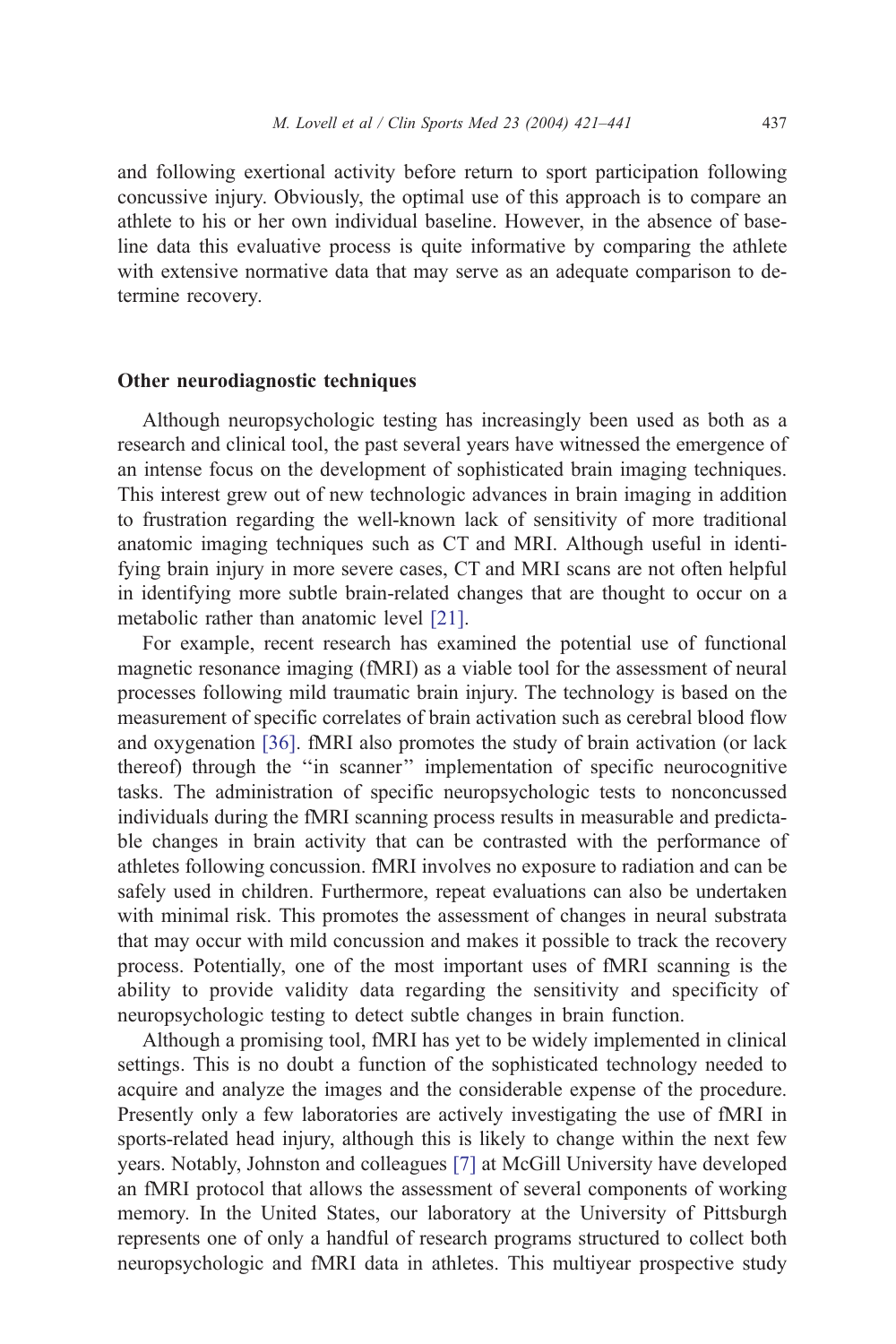relies on the prior baseline neuropsychologic testing (ImPACT) of a very large cohort (over 1500) of male and female high school and college athletes. In the event of an injury, the athletes will undergo repeat testing within 24 to 72 hours and will also undergo fMRI scanning. An additional fMRI scan as well as ImPACT testing "in scanner" and "out of scanner" will be completed as the patient recovers, allowing us to track the correlation between fMRI and neuropsychologic testing. Our initial pilot data have been highly encouraging and have established the resolution of fMRI abnormalities and deficits in memory, reaction time, and processing speed.

Fig. 1 provides a graphic depiction of the fMRI of a 14-year-old male athlete who suffered a concussion without loss of consciousness. Initial signs of injury did not include loss of consciousness or overt retrograde or anterograde amnesia. Rather, the patient exhibited a brief period of confusion (approximately 30 seconds), with concomitant dizziness and mild photosensitivity. No emergent follow-up was conducted (eg, CT, MRI). The following morning, this individual complained of a right temporal headache, as well as mild fatigue and lassitude. He was referred to the UPMC Sports Concussion Program and was evaluated subsequently via both neuropsychological testing and an fMRI study. This image shows his initial fRMI data at 5 days after injury. His scan reveals an abnormal pattern of brain activation in brain areas during the NBACK working memory task. This is thought to reflect an increase in brain areas needed to complete the NBACK task following concussive injury [\[36\].](#page-20-0) The patient was also evaluated 28 days postinjury. The subject's fMRI scan at this time had normalized as



Fig. 1. fMRI and ImPACT case study data. fMRI and ImPACT data are presented for a 17-year-old motocross rider without loss of consciousness. At left, increased fMRI activation is shown at 48 hours post-injury which resolves in a follow-up evaluation at 20 days post-trauma. At right, ImPACT deficits (relative to baseline) are noted at 5 days post-concussion in terms of memory. The patient also reports an increase in symptoms. Resolution of ImPACT deficits are also evidenced at 20-days post-concussion.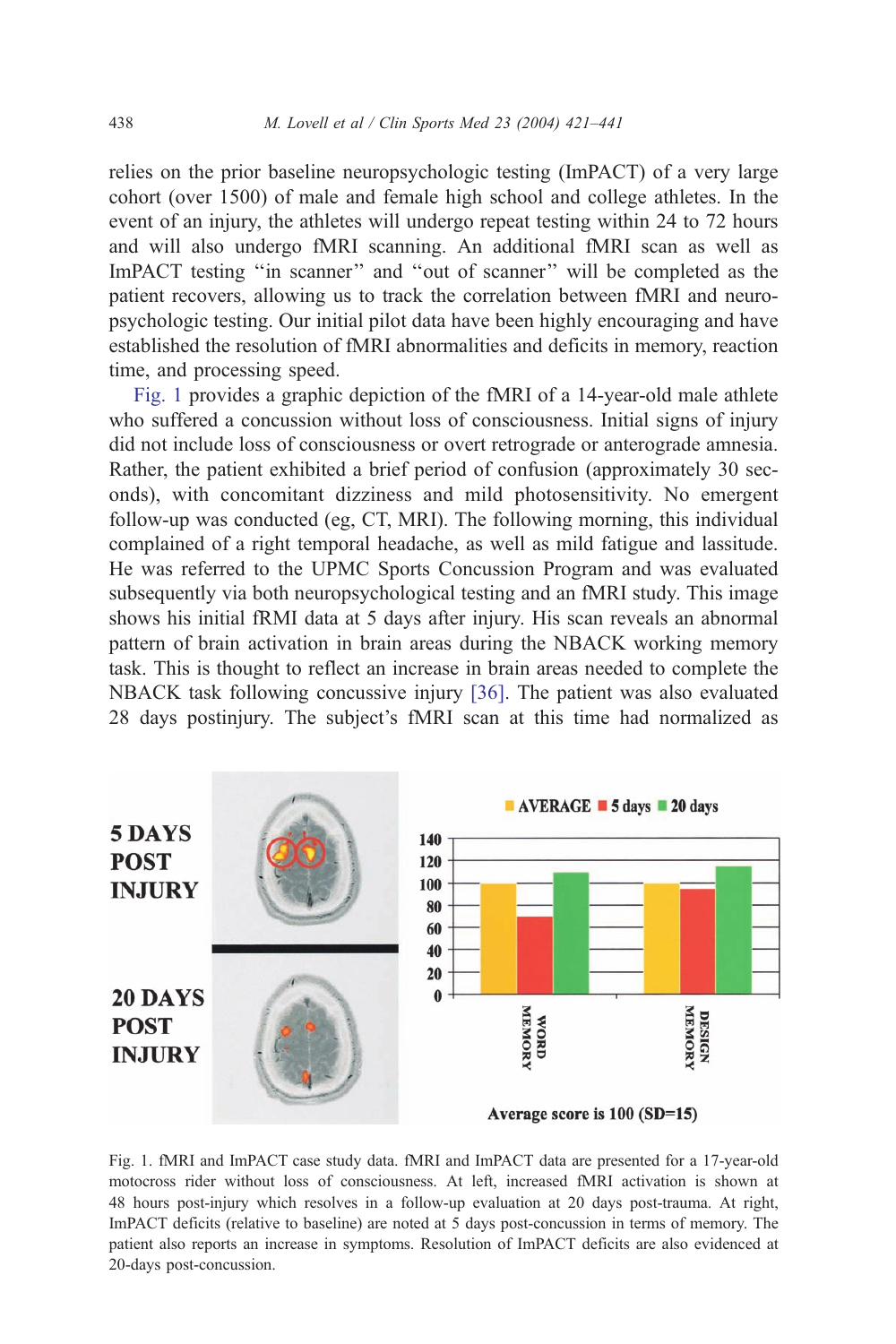evidenced by activation of expected brain areas in the frontal and temporal lobes. His neuropsychologic test results (ImPACT) were congruent with this resolution of abnormal patterns visible through fMRI, demonstrating initial decline at 5 days after injury and a return to prebaseline levels at 20 days postinjury.

# University of Pittsburgh Medical Center Sports Concussion Program: protocol for return to play

Based on recent research regarding recovery from concussion and the Vienna international consensus statement [\[16\],](#page-20-0) the UPMC return to play protocol involves the graduated return to play of the athlete to competition based on his or her progression through several steps in the recovery process. First and foremost, we feel strongly that athletes who have either abnormal neuropsychologic test results or are symptomatic should not be returned to play following injury until they are asymptomatic and any cognitive difficulties have resolved.

As mentioned previously, we also strongly suggest that younger athletes (eg, high school –age and younger) should not be returned to play during the game in which they were injured. This allows for closer evaluation of evolving signs and symptoms and will help to prevent more severe injury. We recommend formal neuropsychologic testing (eg, ImPACT) the day after injury to assess initial neurocognitive status. It is also important to re-evaluate the athlete regularly with regard to reported at-rest symptoms.

Once the athlete is symptom-free and at rest, we suggest graduated aerobic exertional testing to check for the return of symptoms such as headache, dizziness, nausea, or fogginess. When the athlete becomes asymptomatic following exertion, neuropsychologic testing should also be completed and the athlete's test results should be compared with their baseline. If preinjury baseline neuropsychologic testing has not been previously completed, the athlete's test performance should be compared with normative standards for their age and gender. Finally, it should be emphasized that this protocol is based on research with younger, primarily high school –aged subjects and the management of the older athlete (eg, college-aged or professional) may vary. Hopefully, recent large-scale research projects conducted by the NFL and NHL will shed additional light on the management of concussion in professional athletes.

#### Conclusions and future directions

This article has focused on new developments in the management of sportsrelated concussion. Specifically, we have emphasized that the clinical management of concussion is evolving rapidly, and we still have much to learn about both the short- and long-term consequences of injury. As increasingly more research studies are designed to investigate the biomechanics, pathophysiology, and clinical course of sports-related concussion, our management strategies will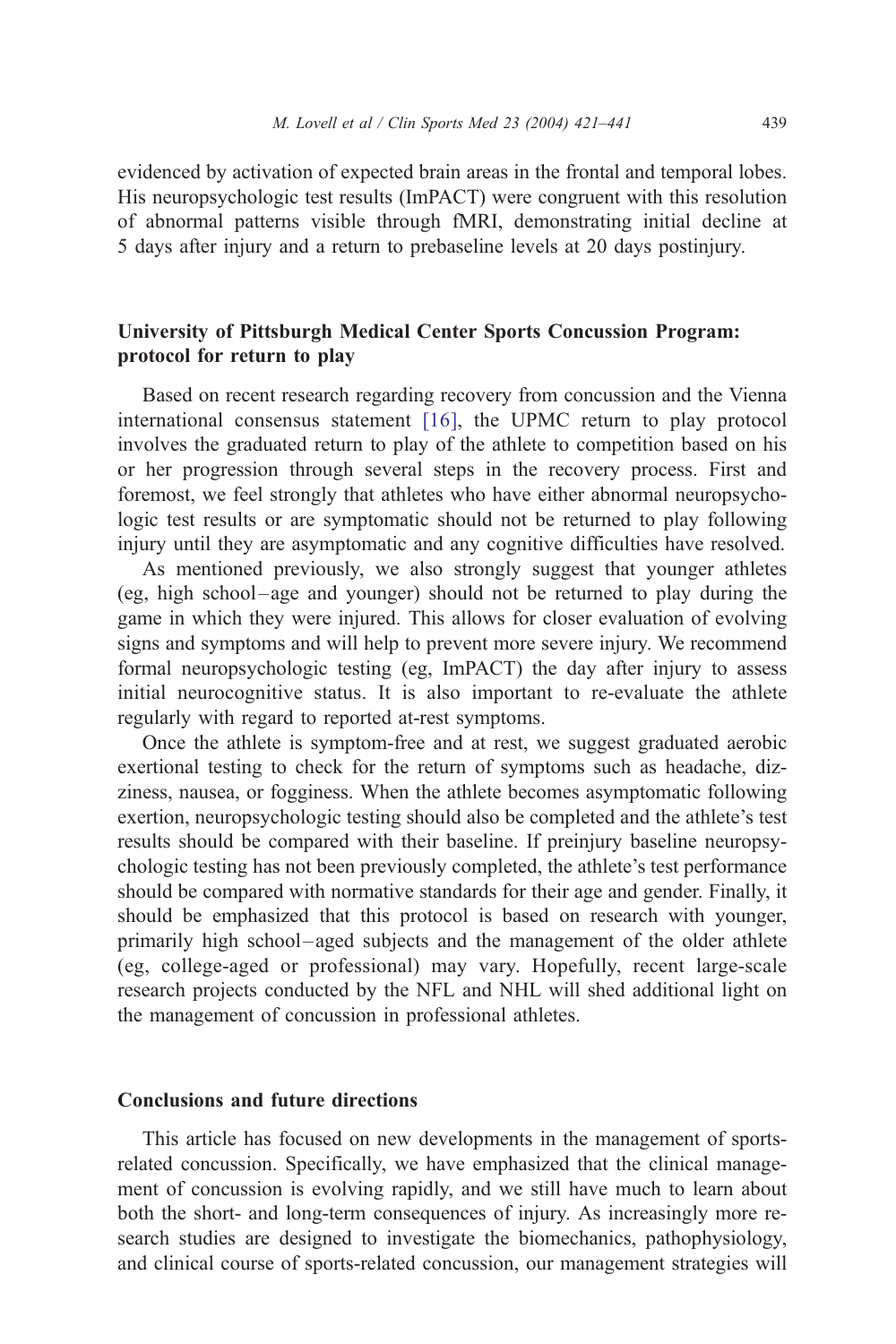<span id="page-19-0"></span>continue to evolve over the next 5 to 10 years. Although the future of concussion management remains somewhat uncertain, one trend has become particularly clear over the past 2 years: concussion management has become increasingly individualized. This trend is likely to continue. The 1980s and 1990s were characterized by the publication of multiple concussion guidelines that made specific return to play recommendations based on duration of concussion markers such as loss of consciousness, amnesia, and so forth. However, there has been recent acknowledgment by leaders in the field that guidelines may have limited value, and the focus has shifted to a more individualized approach based on the establishment of an absence of any clinical symptomatology and establishment of normal brain function before return to play. The diagnostic techniques outlined in this article will likely play an important role in the clinical management of concussion.

#### References

- [1] Collins MW, Lovell MR, McKeag DB. Current issues in managing sports concussion. JAMA 1999;282:2283 – 5.
- [2] Grindel SH, Lovell MR, Collins MW. The assessment of sports-related concusions: the evidence behind neuropsychological testing and management. Clin J Sport Med 2001;11:134-43.
- [3] Congress of Neurological Surgeons. Committee on head injury nomenclature: glossary of head injury. Clin Neurosurg 1966;12:386 – 94.
- [4] American Academy of Neurology. Practice parameter: the management of concussion in sports (summary statement). Report of the Quality Standards Subcommittee. Neurology  $1997;48:581-5.$
- [5] Hovda DA, Prins M, Becker DP. Neurobiology of concussion. In: Bailes JE, Lovell MR, Maroon JC, editors. Sports-related concussion. St. Louis (MO): Quality Medical Publishing; 1999. p. 12 – 51.
- [6] Bergschneider M, Hovda DA, Shalmon E. Cerebral hyperglycolsis following severe human traumatic brain injury: a positron emission tomography study. J Neurosurg 2003;86:241 – 51.
- [7] Johnston KM, Pitto A, Chankowsky I, Chen JK. New frontiers in diagnostic imaging in concussive head injuries. Clin J Sport Med 2001;11:166 – 75.
- [8] Cantu R, Voy R. Second impact syndrome: a risk in any sport. Phys Sportsmed 1995;23:27 36.
- [9] Collins MW, Field M, Lovell MR, Iverson GL, Johnston KM, Maroon J, et al. Relationship between post-concussion headache and neuropsychological test performance in high school athletes. Am J Sports Med 2003;31:168 – 73.
- [10] Collins MW, Iverson GL, Lovell MR, McKeag DB, Norwig J, Maroon JC. On-field predictors of neuropsychological and symptom deficit following sports-related concussion. Clin J Sport Med 2003;13:222-9.
- [11] Erlanger D, Kausik T, Cantu R, Barth JT, Broshek DK, Freeman JR, et al. Symptom-based assessment of the severity of concussion. J Neurosurg 2003;98:34 – 9.
- [12] Cantu RC. Cerebral concussion in sport: management and prevention. Phys Sportsmed 1992;  $14:64 - 74.$
- [13] Kelly JP, Nichols JS, Filley CM. Concussion in sports: guidelines for the prevention of catastrophic outcome. JAMA 1991;266:2867 – 9.
- [14] Cantu RC. Posttraumatic retrograde and anterograde amnesia: pathophysiology and implications in grading and safe return to play. J Athletic Training 2001;36:244 – 8.
- [15] Wojyts ED, Hovda D, Landry G, Boland A, Lovell MR, McCrea M, et al. Concussion in sports. Am J Sports Med 1999;27:676-86.